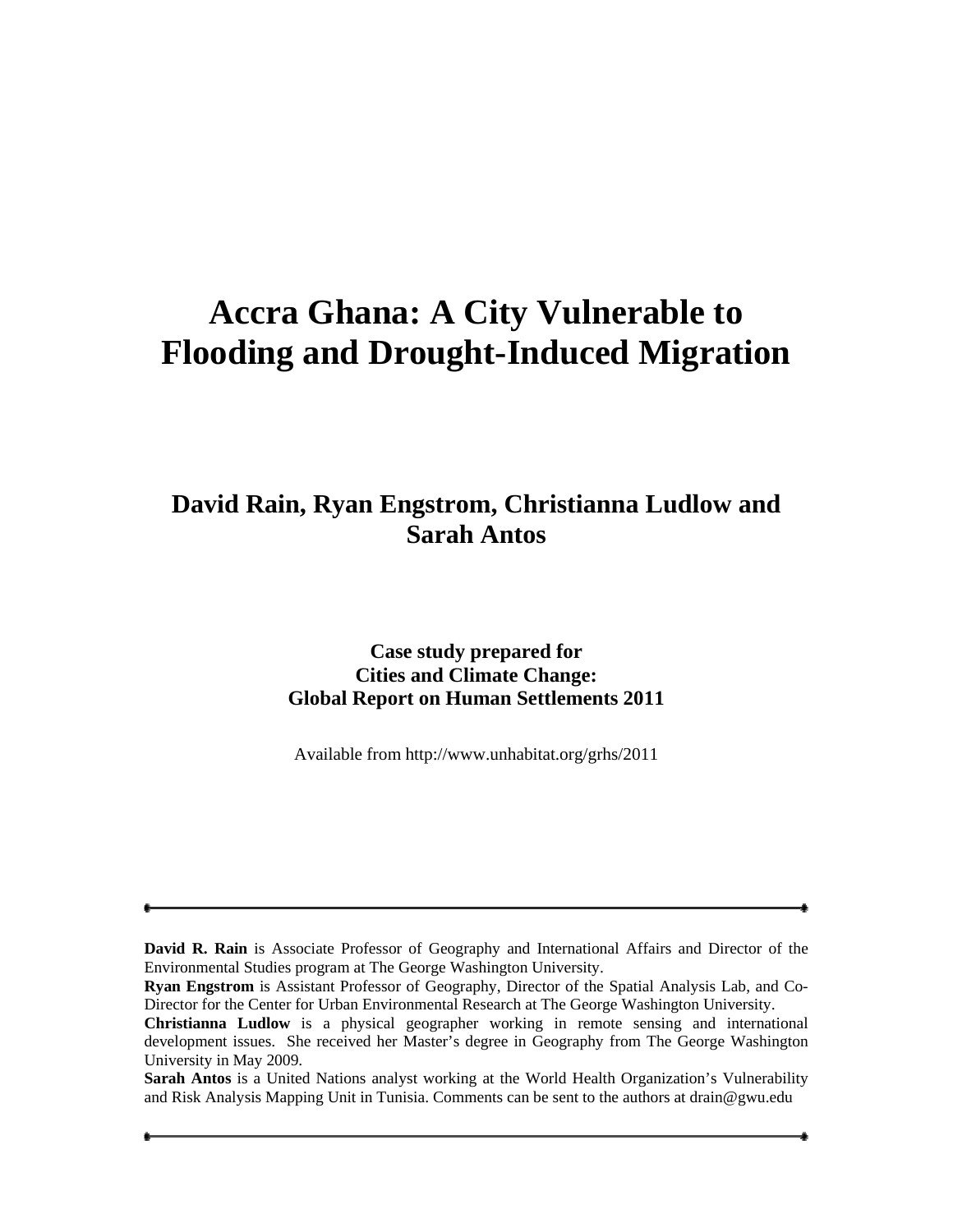**Disclaimer**: This case study is published as submitted by the consultant, and it has not been edited by the United Nations.

The designations employed and the presentation of the material in this publication do not imply the expression of any opinion whatsoever on the part of the Secretariat of the United Nations concerning the legal status of any country, territory, city or area, or of its authorities, or concerning delimitation of its frontiers or boundaries, or regarding its economic system or degree of development.

The analysis, conclusions and recommendations of the report do not necessarily reflect the views of the United Nations Human Settlements Programme, the Governing Council of the United Nations Human Settlements Programme or its Member States.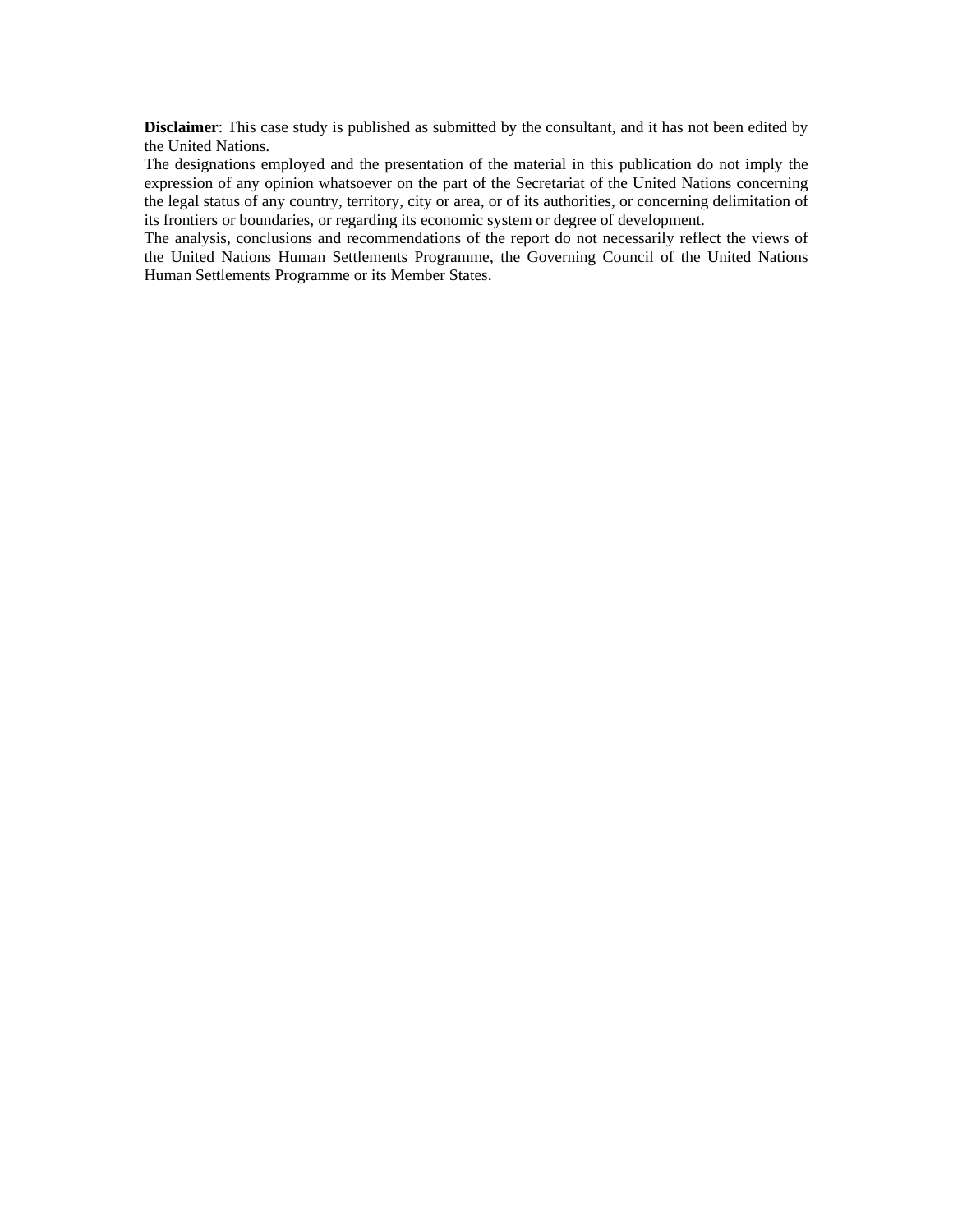### **Accra Ghana: A City Vulnerable to Flooding and Drought-Induced Migration**

*David Rain, Ryan Engstrom, Christianna Ludlow and Sarah Antos* 

#### **1. Introduction**

This case study will address some expected climate-related impacts on Accra, Ghana, a rapidly developing coastal city with a population of about 3 million people on the Gulf of Guinea in West Africa. For this study, urban climate change impacts will be considered in the context of historical urban growth patterns in Accra, the influence of longstanding migration patterns from the interior and other coastal locations, and the threat of flooding from streams and other urban waterways. All of these factors will play a role in estimating Accra's resilience in the face of climate change, although the specific contribution of each factor is in fact unknown. Considering future impacts necessarily involves consideration of populationenvironment interactions as they currently exist. In Accra, there are an estimated 172,000 residents at risk of a 10-year flood. Of that total, 33,000 residents are located in slums or substandard housing units.

An important impact of climate change illustrated by this case study is migration, both international and domestic, occurring over a variety of time scales. The economic and social impacts of migration are not often described in the detail that physical impacts of climate change are. Examining the impact of migration in Accra provides an important perspective on those challenges that occur in the developing world.

#### **2. Background: Climate Change and Africa**

For coastal cities in Africa south of the Sahara, impacts from climate change are understood to include sea-level rise which leads to the inundation of lagoons and seaside wetlands, increased storm surges and consequent flooding, changes in disease vectors, and drought. Many of these have implications that go far beyond the coast and sometimes threaten the fragile national economies.

The Intergovernmental Panel on Climate Change (IPCC), Fourth Assessment Report, in its summary projections of climate change impacts for Africa, deemed the continent one of the most vulnerable in the world<sup>1</sup>. This situation is aggravated by the interaction of multiple stresses built on existing development challenges such as poverty, governance failures, limited access to capital, complex humanitarian crises, livelihood fragility, and deteriorating food security—all reflecting sobering development indicators. Among the impacts is the threat to agricultural production posed by increased inter-annual variability of precipitation, which could drive increases in migration out of lower production areas to urban areas. The IPCC report did not look specifically at urban impacts per se, but it did focus on coastal population settlements.

<sup>1</sup> Boko et al, 2007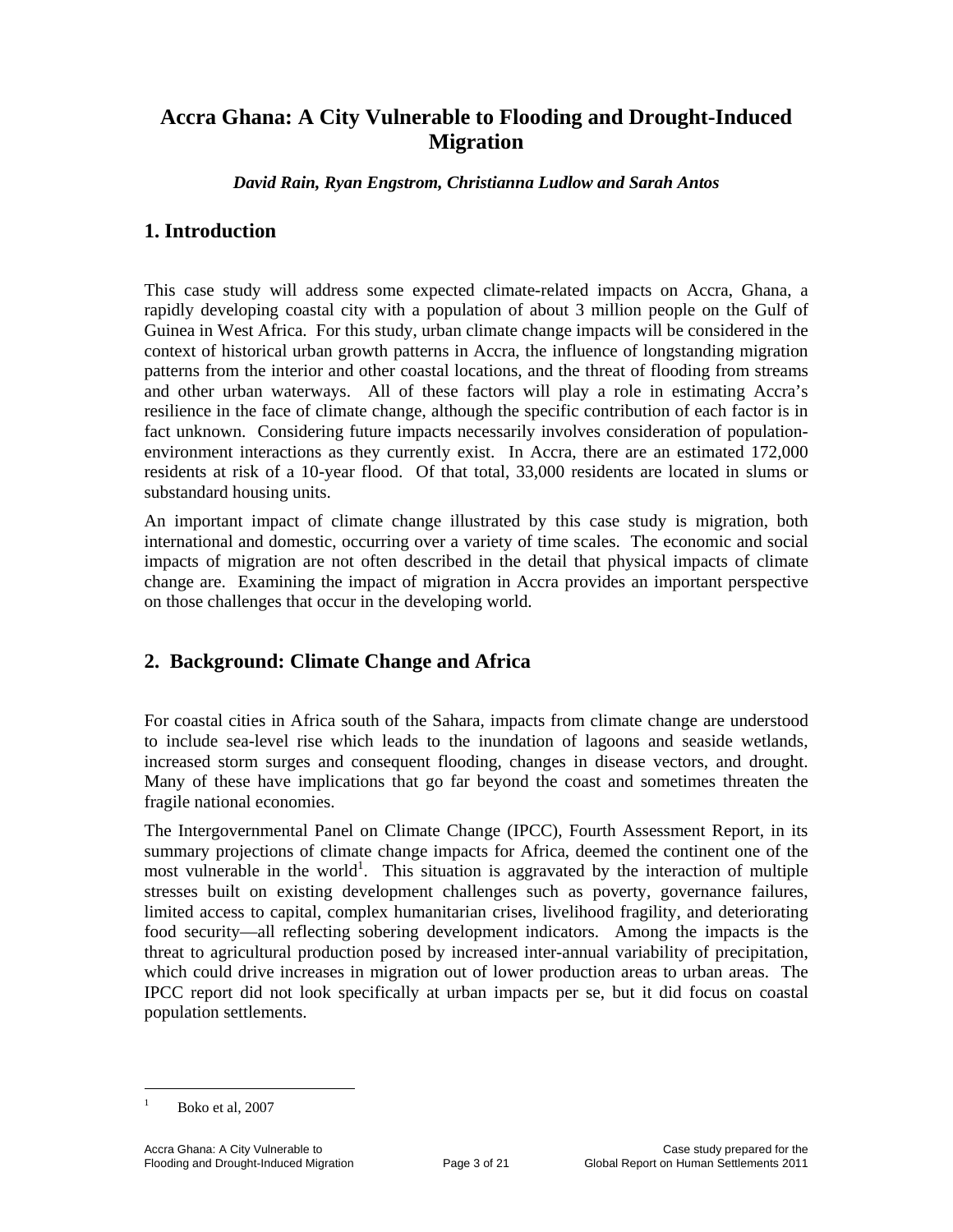A sensitivity analysis on Low Elevation Coastal Zones (LECZs) around the world found that globally, one in ten persons lives in a coastal area ten meters or less above sea level<sup>2</sup>. Africa's LECZ contains a land area of 191,000 square kilometers and a population of 56 million, which represent one and seven percent of the overall totals for Africa respectively. This is less than for Asia with 13 percent of its population in LECZs, and especially specific countries such as Vietnam with 55 percent living in LECZs.

Impacts on coastal areas in Africa are difficult to assess in detail because most countries' population data are not disaggregated below the national level, and population thresholds for urban areas vary greatly<sup>3,4,5</sup>. There are about 20 African coastal cities with populations greater than one million, and about 30 with populations of  $500,000$  and above  $\hat{6}$ . A World Bank analysis of coastal populations for West Africa estimated that almost 40 percent of the population lives in coastal cities<sup>7</sup>.

Africa is expected to pass the threshold of being a majority of urban dwellers by  $2030^8$ . African cities can be characterized by rampant and unsustainable growth, and overwhelmed physical capacity to deal with their current population. African urban growth rates have been estimated to be at around five percent from 1968-2000<sup>9</sup>. Ghana's coastal districts, which make up about 6.5 percent of total land area, are home to about 25 percent of the nation's population<sup>10</sup>. A World Bank report from 2009 estimated that about  $400$  square kilometers and 137,000 people in Ghana will be at direct risk from storm surges and coastal inundation<sup>11</sup>.

These numbers may seem low and perhaps they are, but one should bear in mind that compared with other world regions such as East Asia, Southeast Asia, and Oceania, Africa's population distribution is proportionately less coastal, and more precisely less at sea-level. This is partly a function of the geology of the continent, which can be characterized as a plateau composed largely of Precambrian rocks, without the extensive mechanical weathering and consequent coastal plains found on other continents. As a result Africa is a landmass with few natural harbors and a relatively straight coastline<sup>12,13</sup> with substantial coastal populations living several meters or more above sea level. For this reason the continent overall appears less vulnerable to the specific physical impacts of sea level rise than other world regions.

However, a more significant impact of climate change for Africa is expected to be drought, particularly in agriculturally dependent areas in the continent's interior. An estimated 30 percent of the population of sub-Saharan Africa lives in dry areas. Agriculture throughout the African continent, and particularly in West Africa, is heavily dependent on the seasonal characteristics of rainfall. In the Sudano-Sahelian zone, the timing of the rainy seasons is determined by the poleward movement of the intertropical convergence zone (ITCZ) during

5 Montgomery, 2008

- 7 Hewawasan, 2002
- 8 Montgomery, 2008
- 9  $\frac{9}{10}$  Tiffen, 2003
- $^{10}$  Hewawasan, 2002
- Dasgupta et al, 2009
- <sup>12</sup> Mountjoy and Embleton, 1967<br><sup>13</sup>  $\frac{13}{2}$  All **DU** 2006
- Cole and de Blij, 2006

<sup>2</sup> McGranahan et al, 2007

<sup>3</sup> Bocquier, 2003

<sup>4</sup> United Nations, 2007

<sup>6</sup> UN Human Settlements Program, 2008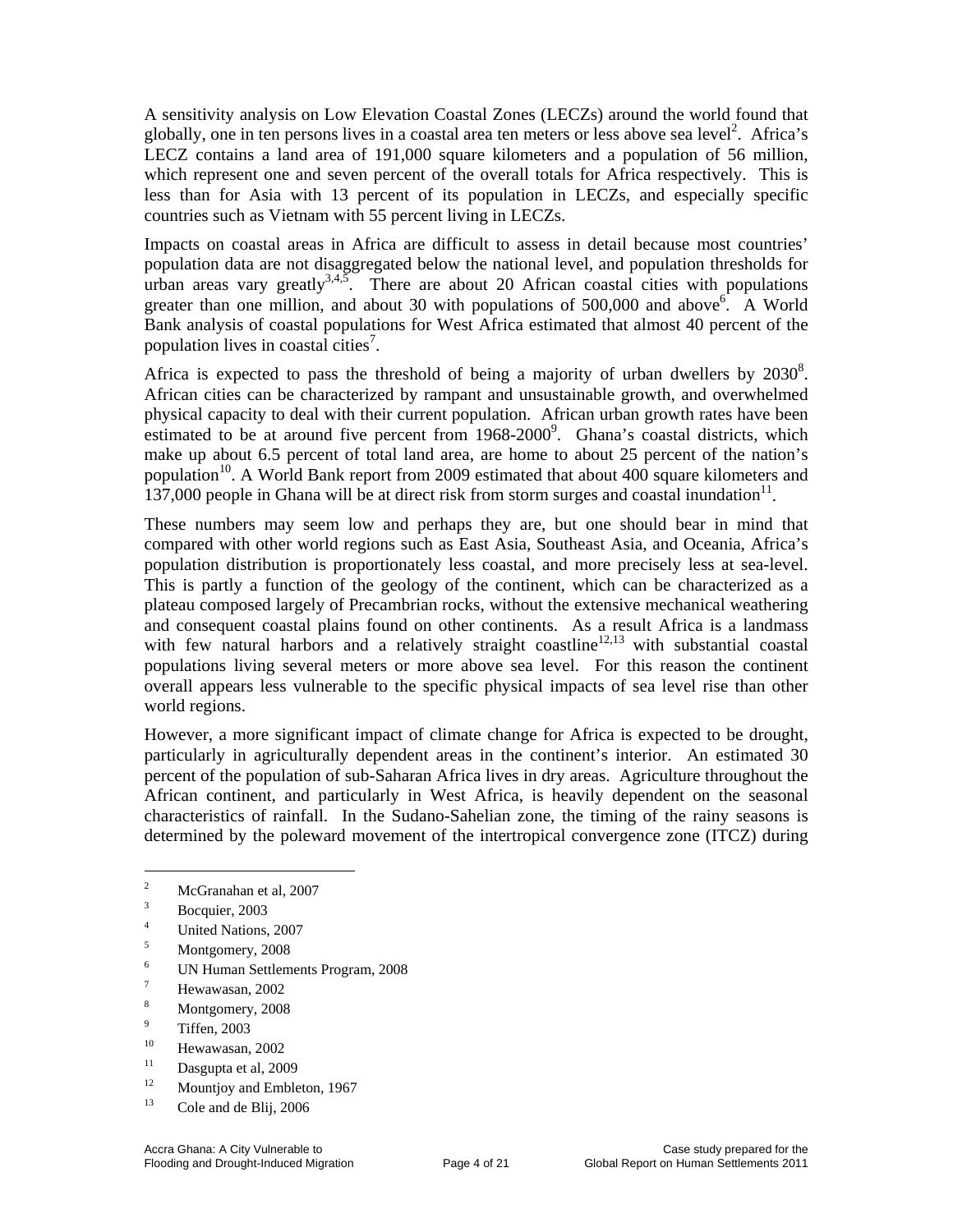the high sun season. Climate researchers have reported shifts and growing intra-seasonal variability in the ITCZ over West Africa<sup>14,15,16</sup>.

In the past few decades, northwestern Africa experienced large rainfall variations, for example the dramatic Sahelian droughts of the 1970s and 1980s where mean annual rainfall dropped by 30 percent<sup>17</sup>. Paleo-limnological evidence suggests much higher amplitudes of rainfall variation in the last few thousand years<sup>18</sup>. West Africa continues to experience high inter-annual variability in precipitation. Mahé and Olivry (1999) found that the runoff deficit was twice the volume of the rainfall deficit in the Senegal and Upper Niger Areas in recent decades. Runoff in the Volta basin in Ghana is similarly sensitive to precipitation<sup>19</sup>. Forty years of rainfall and runoff records from southwestern Ghana and the Volta basin show a significant reduction in rainfall and runoff in the region linked to the influence of climate change<sup>20</sup>. However, two predominant schools of thought on the contemporary trends in Sahelian rainfall exist<sup>21</sup>. One school believes the Sahelian drought continued through the end of the 20th century<sup>22</sup>, while the other contends the drought terminated in the  $1990s^{23}$ . If climate change increases the variability in rainfall or causes drought, this will certainly have impact on the city of Accra.

Food security in this region is heavily influenced by the seasonal characteristics of rainfall. With destabilized agricultural systems and continued dependency on food aid exacerbated by drought, both cities and rural areas in the interior will be affected through migration, both permanent and temporary (i.e., circular mobility). Quarcoopome (1993) noted the recurring threat of famine or crop failure in a list of the causes of migration of special importance in various parts of Africa south of the Sahara. This circular mobility is an age-old practice in this part of the world, but its prevalence could rise to unprecedented levels and therefore eclipse any potential mitigating factor arising from the continent's geology<sup>24</sup>.

Of course the potential impacts of climate change are far more complicated than this simple scenario. People choose to migrate from rural to urban areas for many reasons<sup>25</sup>. Furthermore, Ghana and its neighboring countries span five vegetation zones north to south: Sudan savannah, Sahel savannah, Northern Guinea savannah, derived savannah, dry semievergreen rainforests, and moist evergreen rainforests<sup>26</sup>. Staple food crops of West African include maize, sorghum, rice and millet<sup>27</sup>, all of which have different climatic and edaphic requirements. The effect that climate change may have on these vegetation zones, staple crops and migration flows is uncertain.

 $\overline{a}$ 

19 Andreini et al., 2000

- <sup>21</sup> Oguntunde et al., 2006<br><sup>22</sup>  $\frac{121\text{ Hz}}{2002}$
- <sup>22</sup> L'Hóte et al., 2002
- <sup>23</sup> Ozer et al., 2003
- $\frac{24}{25}$  Rain, 1999
- Quarcoopome, 1993
- <sup>26</sup> Keay, 1959; Adejuwon, 2005
- Murdock, 1960; Adejuwon, 2005

<sup>&</sup>lt;sup>14</sup> Matthews 2002, 2003

Sultan et al., 2000

 $16$  Sultan et al., 2005

Lezine, Duplessy and Cazet, 2005; Hulme, 1992

<sup>&</sup>lt;sup>18</sup> Lezine, Duplessy and Cazet, 2005

<sup>20</sup> Oppku-Ankomah and Amisigo, 1998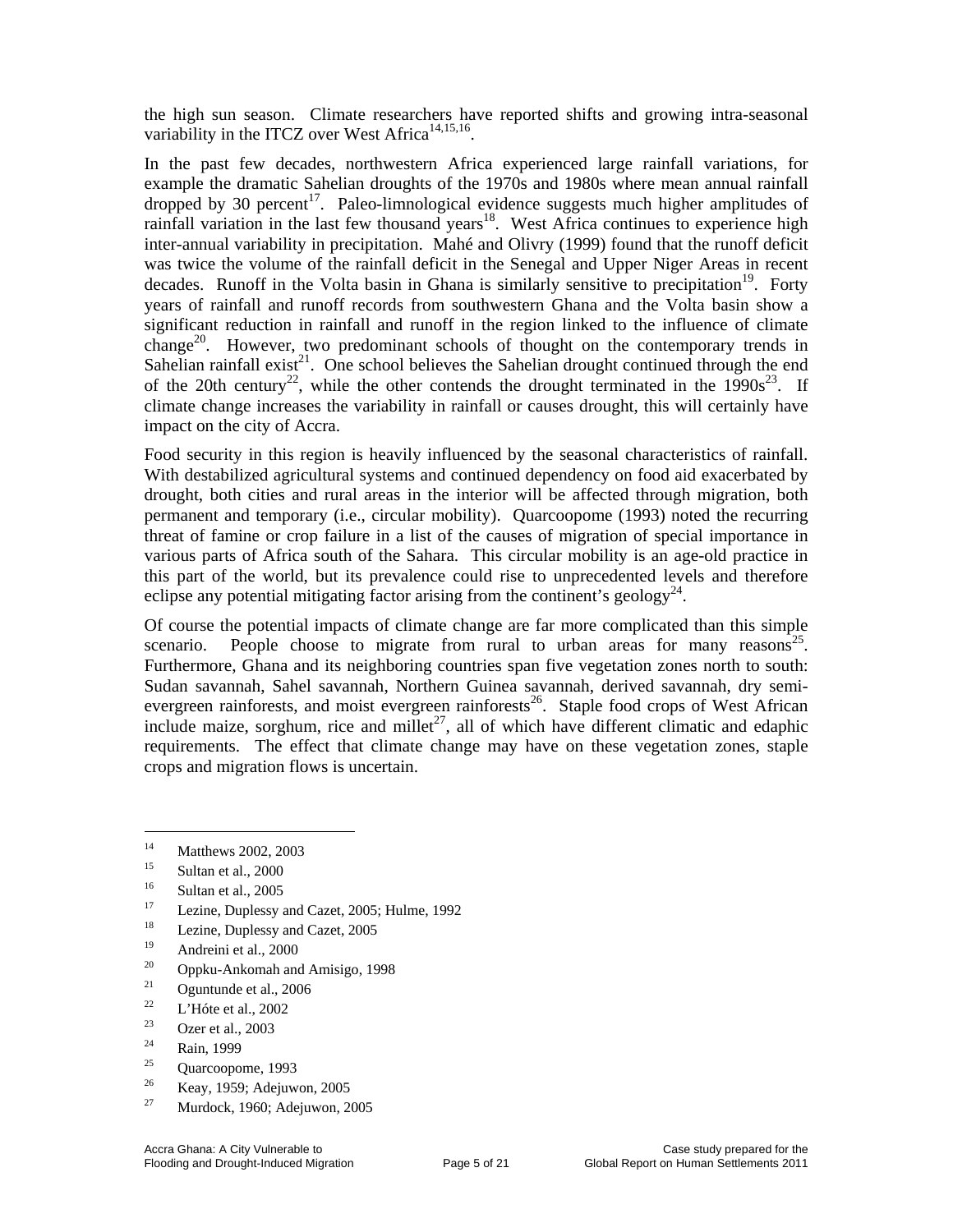Research on environmental refugees – people who can no longer gain a secure livelihood in their homelands because of drought, soil erosion, desertification and/or other environmental problems and therefore migrate – suggests migration caused by climate change is a likely scenario. Oxford researcher Norman Myers<sup>28</sup> estimated that 10 million people fled recent droughts in the Sahel by 1995.

Some environmental refugee research is based on observation – the European Commissionfunded programme called Environmental Change and Forced Migration Scenarios (EACH-FOR) for example – and some is based on speculation. EACH-FOR found evidence of drought induced migration in Ghana, Niger, Western Sahara, Senegal and many more countries throughout the world<sup>29</sup>. Preliminary EACH-FOR assessments in Ghana indicate that environmentally linked migrations occur internally, that is within national borders. In northwestern Ghana, livelihoods are primarily based on small-scale rain-fed agricultural subsistence, including the growth of crops like millet, sorghum, maize, yams, groundnuts, rice, cassava and beans. Migration seems to be the traditional risk management strategy, with 30.8 percent of people born in northwestern Ghana now living elsewhere. Many northern Ghanaians relocated to Ghana's middle regions because of the combination of poor agroecological conditions at home and easy access to fertile lands in the more humid south. Migrants to Accra also originate from nearby countries. Current migrants are from Nigeria, Niger, Mali and Burkina Faso and end up in specific neighborhoods in Accra as will be discussed later. Their vulnerability to climate change will be tied to a variety of social and economic processes already occurring in the region.

Impacts of climate change worldwide are already being felt in higher rates of migration and population displacement<sup>30</sup>. These are caused by the breakdown of ecosystem-dependent livelihoods such as rainfed agriculture. Globally, the numbers of people uprooted by environmental change are projected to reach 25.5 million by the year 2010, and reach several hundred million by 2050. Coastal cities in Africa may be flooded with drought-driven environmental refugees, and this may pose a potentially bigger problem for the cities than rising sea water.

For Accra, the specific impacts of drought and migration are difficult to estimate with much precision. Yet, we must assume with historical and geographic continuity that patterns evidenced in the human landscape are the results of long-term drivers. The main impacts appear to be drought, which focuses migration flows on cities, and flooding caused by cyclonic storms.

While the effects of climate variability are usually conceived in terms of rural life, certainly agriculture-dependent labor sectors within the city will be affected. Food security challenges caused by climate change will affect urban as well as rural dwellers. Governance will be challenged as well, though in ways that again are difficult to model with any precision.

<sup>28</sup> Myers, 2001

<sup>&</sup>lt;sup>29</sup> Environmental Change and Forced Migration (EACH-FOR), 2008

Warner, 2009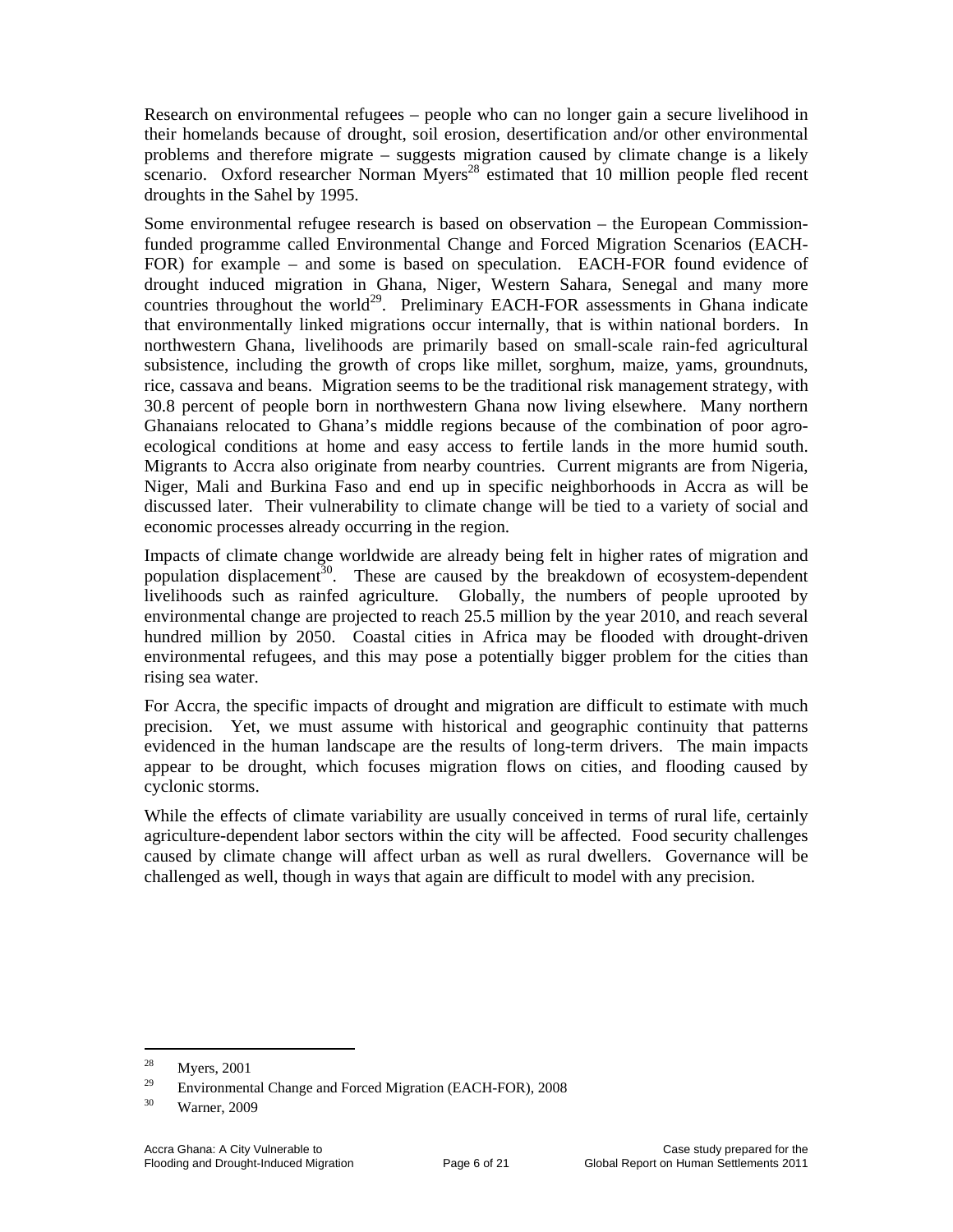#### **3. Accra case study: the co-evolution of Accra's spatial extent and climate variability**

Accra is a coastal city that has been the capital of Ghana since 1877 with an estimated population of about 3 million. Its patterns of population distribution, livelihoods, and its dominant role within the national economy of Ghana make it a good representative case study for coastal West Africa. This case study will consider the historical context for continued urban growth and assess potential future impacts of climate change on existing settlement patterns. As the potential impacts are difficult to gauge without historical context, we posit that only a site-specific study can reveal the patterns to assess future scenarios.

Since its early history, Accra has grown rapidly and in concert with national and regional political-economic trends. Arguably it was the cocoa trade in the 19th Century that brought relative prosperity and certainly affected patterns of commercial land use within the city and the emerging urban system<sup>31</sup>. During the 1870s, Accra occupied a land area of less than 10 square kilometers<sup>32</sup>. After 1877, Accra hosted the British colonial headquarters which had been relocated from Cape Coast. Along with colonial administration came commerce, with African merchants occupying a growing "Native Town" to the north of the market and to the west of Ridge area which hosted the British. The higher elevation land of the Ridge was kept exclusively European through a rigid policy of residential segregation. The expatriate areas of the Ridge and Cantonments were separated from the rest of the city through a cordon sanitaire of vacant land. The native population, and particularly the Ga people who are considered the original inhabitants of Accra, lived in crowded, disorganized areas near the market and the sea coast—i.e., on areas of lower elevation and higher flood risk, a pattern that continues to today.

Into the 1920s the townscape of Accra clearly displayed the impact of the cocoa trade<sup>33</sup>, also benefiting from trade in palm kernels and oil after the end of World War I. The indigenous Ga areas continued to experience crowding. The neighborhood of Korle Bu was founded between 1919 and 1927<sup>34</sup>. The big downtown market, Makola, was constructed in 1924. By 1927, areas such as Tudu, Adabraka, Korle Gonno, Mamprobi, Sabon Zongo, and extensions to Christiansborg and Victoriaborg were founded. Sabon Zongo was founded in the 1920s as a Muslim enclave and settled by migrants from the Sahel and other coastal countries with Muslim populations. Sabon Zongo has been the subject of previous studies, examining the communities' infrastructure, market, and centripetal socio-spatial structures as residents adapt to a mixing of cultures<sup>35</sup>.

After displacements caused by an earthquake in 1939, new neighborhoods were built in Christiansborg, South Labadi, Kaneshi, Sabon Zongo, and Abossey Okai. After World War II, the Muslim enclave of Nima in central Accra began to be occupied, along with the elite Airport Residential Area. By 1954, new neighborhoods including Kokomlemle, Tesano,

 $31$  Brand, 1972a

 $rac{32}{33}$  Grant and Yankson, 2003

Grant and Yankson, 2003

 $^{34}$  Acquah, 1958

Pellow, 2000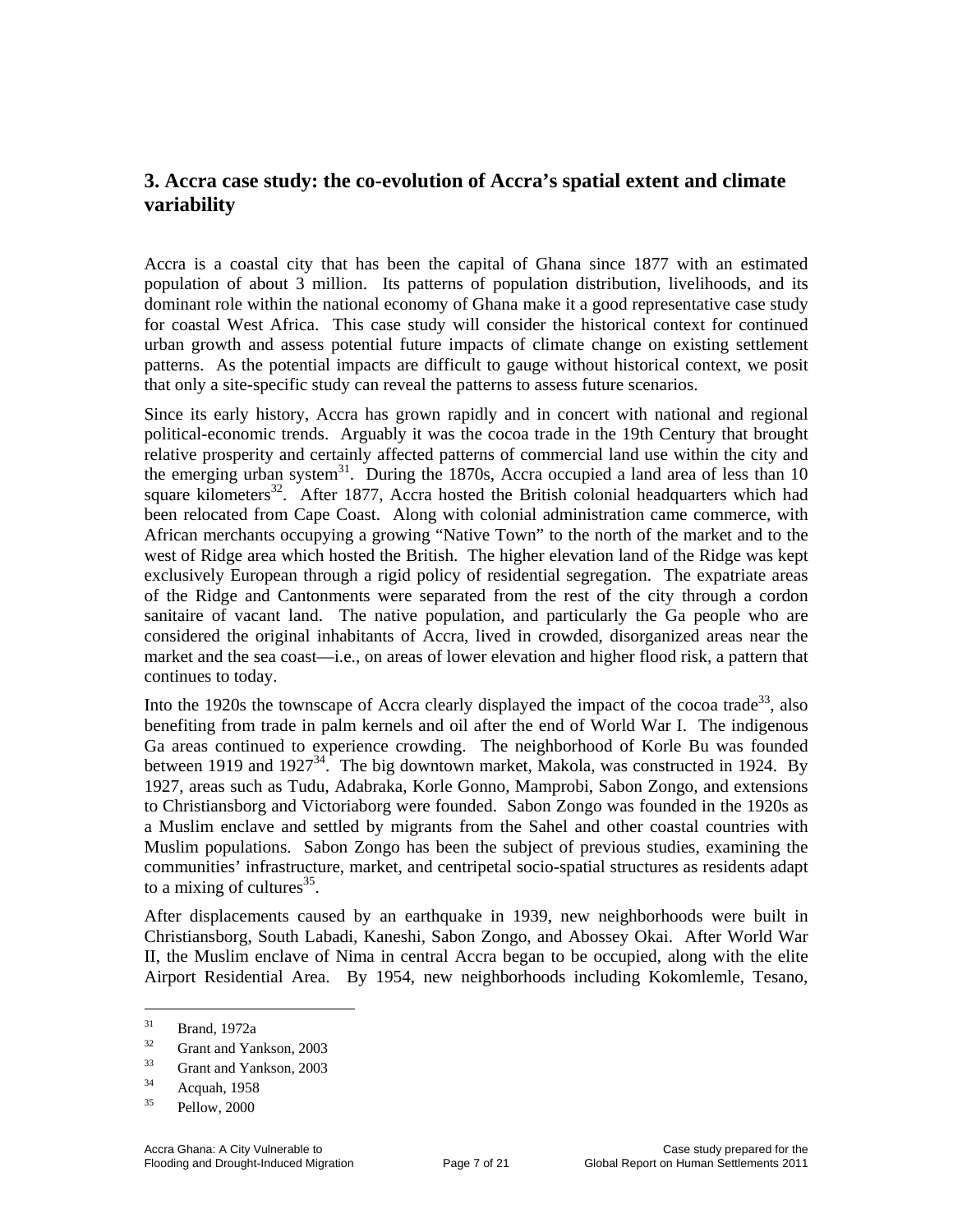Achimota, and Kanda Village were built. As the city grew through colonial times (see **Figure 1** derived from Harvey and Brand 1974, with the gray line labeled "contemporary urban extent" indicating the spatial reach of the city as estimated from Landsat imgery in 2000), the neighborhoods continued to display the extremes in living conditions, from the chaotic and unsanitary slums such as Chorkor and Nungua on the coast, to the emergent middle class areas such as Adabraka and Kaneshi, and exclusive expatriate European and elite African enclaves.



**Figure 1: The Expanding Spatial Extent of Ghana from 1900 to 1969.** 

*Source: Harvey et al (1974). This series of maps depicts growth in built-up area for Accra. The gray outline labeled 'contemporary urban extent' is derived from Landsat imagery to show the maximum boundary of physical growth in the year 2000.* 

By the time of Ghana's first census as an independent country in 1960, Accra had a population of  $388,000^{36}$ . Its founding leader, Kwame Nkrumah, sought to reconfigure the colonial urban form based on prevailing notions of modernity and industrialization, and each subsequent administration had its own way of influencing the architecture and planning of the  $\text{city}^{37}$ . The British master city plan conceived during World War II created designated

 $36$  Brand, 1972b

Hess, 2000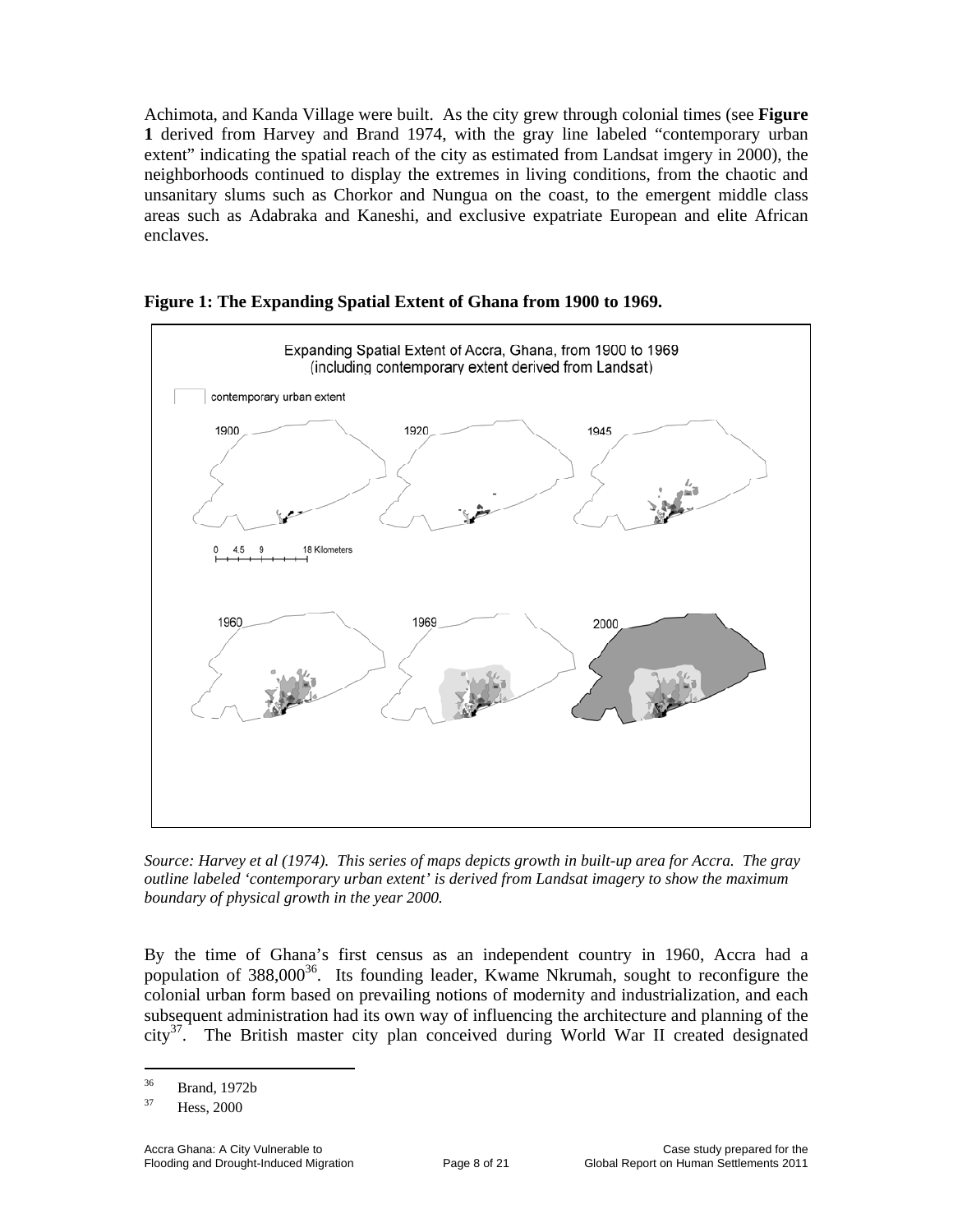separate spaces for inner urban squatter settlements, commercial areas, and a new middle class. But this plan was pushed aside by Nkrumah in favor of a more all encompassing plan drawn up by international architects to encourage national rather than tribal identity. Evidence of this attempt is most apparent along Accra's water front where a large community center was built near a symbolic black star square. The beach was no longer reserved for only large European houses, but was open for the entire nation. Streets were also renamed and occasionally rerouted through once inaccessible poor neighborhoods.

Despite attempts to unify the built landscape of the city, a principal components analysis of data from 268 enumeration areas from the 1960 census discovered striking patterns of religious and ethnic segregation in Accra, principally among three groups<sup>38</sup>. The native Ga people were concentrated in the Jamestown-Usshertown core and in other settlements along the coast. The foreign-born and largely Muslim population from the north was primarily concentrated in neighborhoods such as the commercial core, Sabon Zongo, and Nima, while the non-African population are concentrated in the Ridge area, Cantonments, and the Airport Residential Area.

Researchers using census and survey data to examine what they termed the 'uncontrolled expansion' of Accra during the 1960s found that central Accra attracted a small amount of immigration<sup>39</sup>. More importantly the great majority of newcomers were settling in the periphery where rent was less expensive and construction of housing uncontrolled.

The housing situation in Accra as examined between 1950 and 1990 worsened<sup>40</sup>. In their macro-economic development, the rulers of newly independent Ghana continued urban-biased policies which favored Accra over other cities and regions in Ghana, which enhanced the city's ability to "pull" migrants from other parts of the country and the greater region. By 1984, the year after a serious drought in Ghana, the city's population had reached 970,000, an estimate which is widely believed to be an undercount. Since the late 1980s, the city has experienced an average annual growth rate of 4.3 percent as compared with a national rate of 2.8 percent. This has put tremendous pressure on housing stock and infrastructure as the city filled with new residents.

More than 50 years after Independence, these contrasting patterns between core and outlying areas persist<sup>41</sup>, although there is considerably more mixing especially in the new suburbs that ring the city, some extending many kilometers to the north and east. This has implications for predicting migration flows – and subsequent vulnerability to climate change – in the future.

A survey conducted in 1997<sup>42</sup> in the deteriorating neighborhoods of Ussher Town, James Town and other indigenous neighborhoods found a high level of dissatisfaction among urban residents, citing lack of privacy, lack of adequate facilities and facility-sharing, poor sanitation, and harassment from landlords as their basic concerns. It found that that 72-75 percent of all households in these areas shared toilet, kitchen and bathroom facilities with their landlords and/or co-tenants. In the neighborhood of Nima/Maamobi, the average number of persons per house was found to be 9.3 with each household containing 5.3 persons. Residential mobility in these areas was very low, with 67 percent of all renting households living on the same premises for seven years or more.

 $38$  Brand, 1972b

 $\frac{39}{40}$  Harvey and Brand, 1974

<sup>40</sup> Konadu-Agyemang, 2001

<sup>&</sup>lt;sup>41</sup> Agyei-Mensah and Owusu, 2009

<sup>42</sup> Konadu-Agyemang, 2001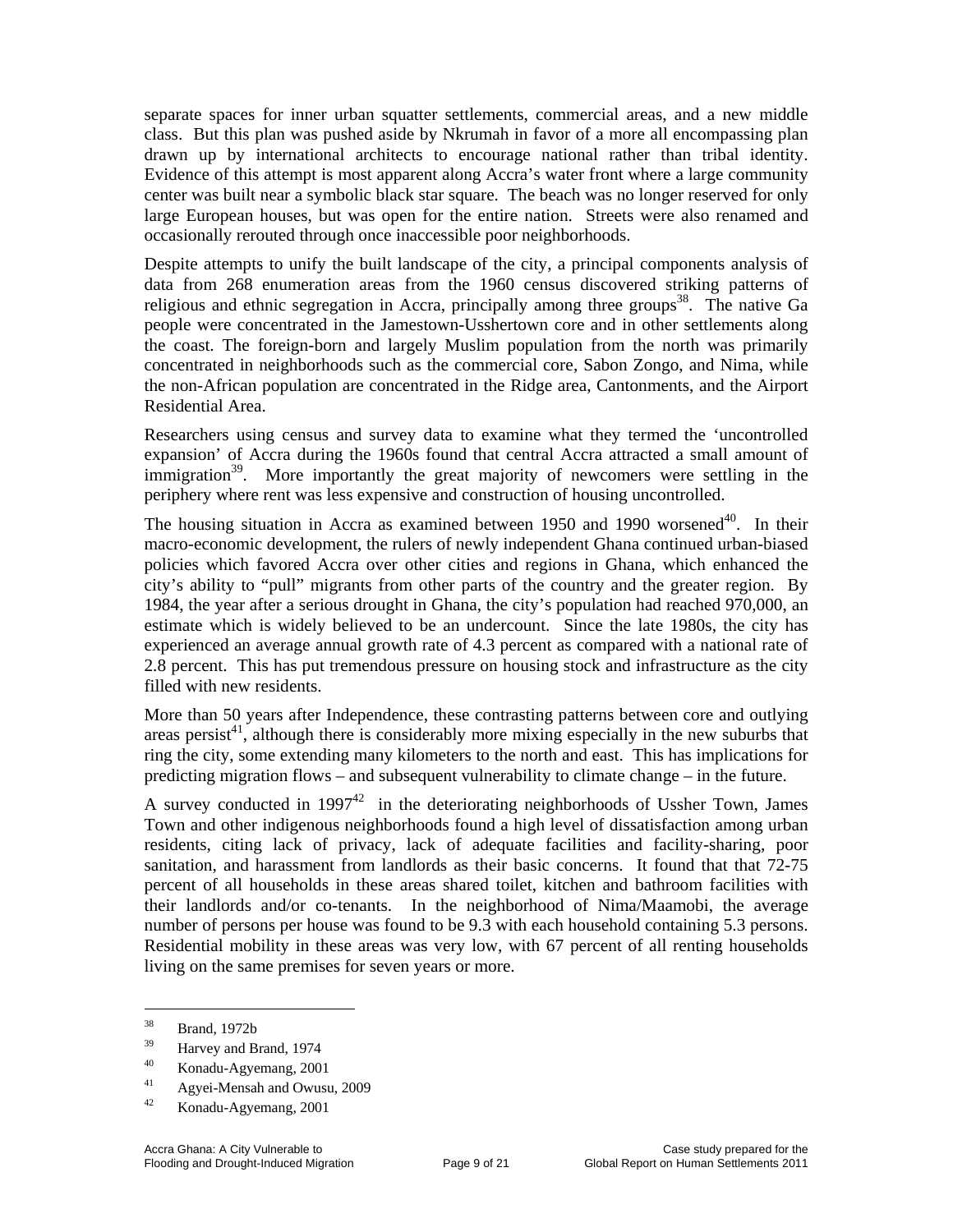A study completed in 2000 provides empirical evidence of the link between structural adjustment, economic liberalization, and the urban form of Accra, characterizing Accra's growth as residential sprawl with unicentric tendencies, rather than either a deconcentration of urban functions or a fusion of urban and rural functions<sup>43</sup>. For Accra, globalization and economic growth have helped contribute to the city's expansion, as depicted in Figure 1, in all directions but particularly to the north and east of the city.

Urban sprawl and traffic choked streets represent modern day Accra. An examination of Accra's physical development from the strategic standpoint of spatial planning at both the national and local levels concluded that the fragmented pattern of Accra is the result of a planning system that is unable to sustain development<sup>44</sup>. In particular, short-sighted planning is to blame for urban sprawl in Accra.

Neighborhoods to the extreme north of Accra's central core such as Madina, Kasuwa, and New Fadama, are satellites from the inner city neighborhoods of Nima, Sabon Zongo, and Tudu. Formed through an intra-urban process of chain migration, these new satellite areas serve as gateway neighborhoods for both recent migrants from northern Ghana, Nigeria, Niger, Mali, and Burkina as well as spillovers from the core areas<sup>45</sup>. Residents are attracted to these farther out satellite areas because they are able to afford flats in relatively clean and safe areas. Continued urban expansion overruns rural and agricultural land surrounding the city and without regard to infrastructure or planning. This leads to an over-exploitation of natural resources to satisfy various demands<sup>46</sup>.

The current urban area extent measured using Landsat Thematic Mapper satellite images for the year 2002 using a texture-based classification method, and compared to similar information for the years 1985 and 1991, indicates that urbanization of the fringe areas of Accra is occurring at a quickening pace<sup>47</sup>. This expansion in the fringe areas is occurring in a largely unplanned and uncontrolled manner, creating sprawling low-density development that is uneconomic in terms of land use<sup>48</sup>. As the city grows by filling in areas between older neighborhoods that lack roads, sewers and other infrastructure, problems are created that may prove costly to resolve down the road<sup>49</sup>. Currently, people face long, traffic filled commutes on poorly maintained roads. This situation is not currently sustainable, and promises to be less so if migration rates increase in the future.

This summary of Accra's settlement history sets the context for assessing contemporary vulnerability to climate change. One must ask what impact a city's particular socio-spatial conditions have on residents' ability to withstand periodic climatic shocks including both flooding and drought. With a very long residency rate, dwellers in the oldest neighborhoods of Accra could be thought to possess social capital related to disaster preparedness that awaits additional exploration. In other, more recently settled areas of the city, urban residents may lack the roots but compensate by having a fuller stock of migration capital, having arrived in Accra from one or more other places, either other cities or rural areas.

 $\overline{a}$ 

 $45$  Agyei-Mensah and Owusu, 2009

- Yankson, et al., 2004
- 48 Moller-Jensen et al., 2005
- 49 Moller-Jensen et al., 2005

 $\frac{43}{44}$  Yehboah, 2000

 $\frac{44}{15}$  Larbi, 1996

 $\frac{46}{47}$  Kufogbe, 1996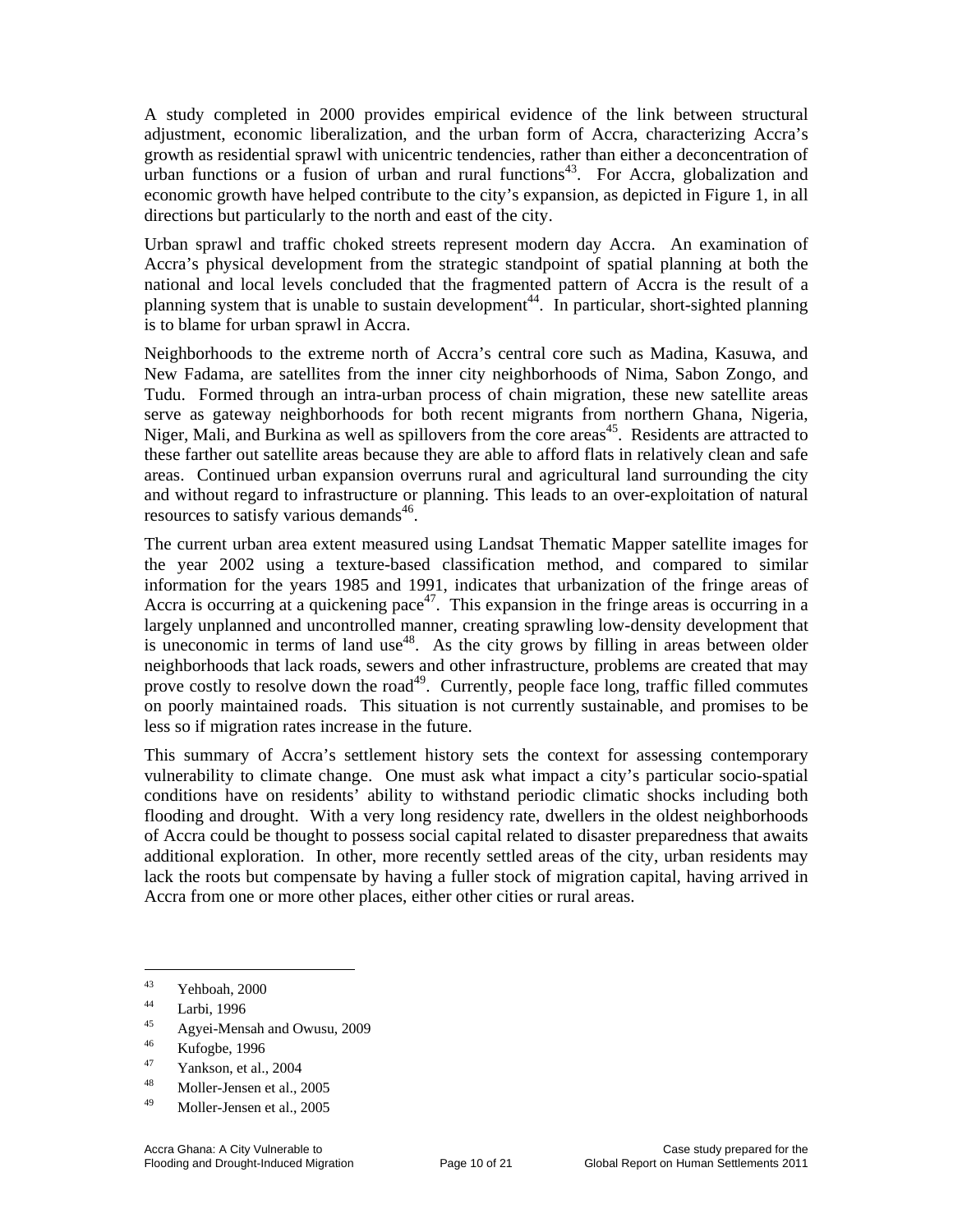Vulnerability can thus be thought of as determined by a mixture of biophysical factors related to the actual location in the city, as well as socio-demographic factors<sup>50</sup> such as dependency ratios and access to transportation. Those in poorer and more marginal lands will be more at a risk of flooding, and their plight will not be helped by their relative lack of social capital.

#### **3.1. Locating neighborhoods vulnerable to climate change: slum index, elevation, and greenness in Accra**

It is possible to locate neighborhoods in Accra which may be more vulnerable to the anticipated impacts of climate change such as sea level rise and flooding. **Figure 2** below shows three maps of Accra divided into enumeration areas (census tracts) classified according to UN-Habitat slum index, mean elevation and a measure of greenness. All three maps are part of ongoing research in Accra that is funded by the US National Institutes for Health and led by Principal Investigator Professor John Weeks.

The slum index is the traditional one used by UN-Habitat and is composed of the following elements: inadequate access to safe water; inadequate access to sanitation and other infrastructure; poor structural quality of housing; overcrowding; and insecure residential status. Note the areas with higher slum indexes depicted by the yellow and lighter brown colors. Predictably the clusters of enumeration areas displaying the highest values for slum index were located in the old Ga neighborhoods on the coast, in the neighborhoods of Nima, Maamobi, and Sabon Zongo, and in some of the newer satellite areas on the outskirts of town.

The elevation data depicted in the next map derive from the Shuttle Radar Topography Mission, with a resolution of 90 meters. Enumeration areas with mean elevations depicted in yellow are closest to sea level, meaning they will be the first to feel the effects of a sea level rise. Those enumeration areas falling in the one to nine meter elevation class are primarily close to streams and nearer the coast, which make them more susceptible to flooding. These enumeration areas display a variety of slum conditions.

The third map depicts a Normalized Difference Vegetation Index (NDVI) or greenness index for Accra. Preliminary work by Weeks<sup>51</sup> suggests that the amount of vegetation is associated with tree-planting efforts begun in British colonial times in Accra. Creating impervious surface through cementing outdoor living areas is a locally understood strategy to reduce flooding; however it does so by passing the problem on to those downstream. The subject of flooding will be covered next.

<sup>50</sup> Azar and Rain, 2007

 $51$  Weeks et al., 2007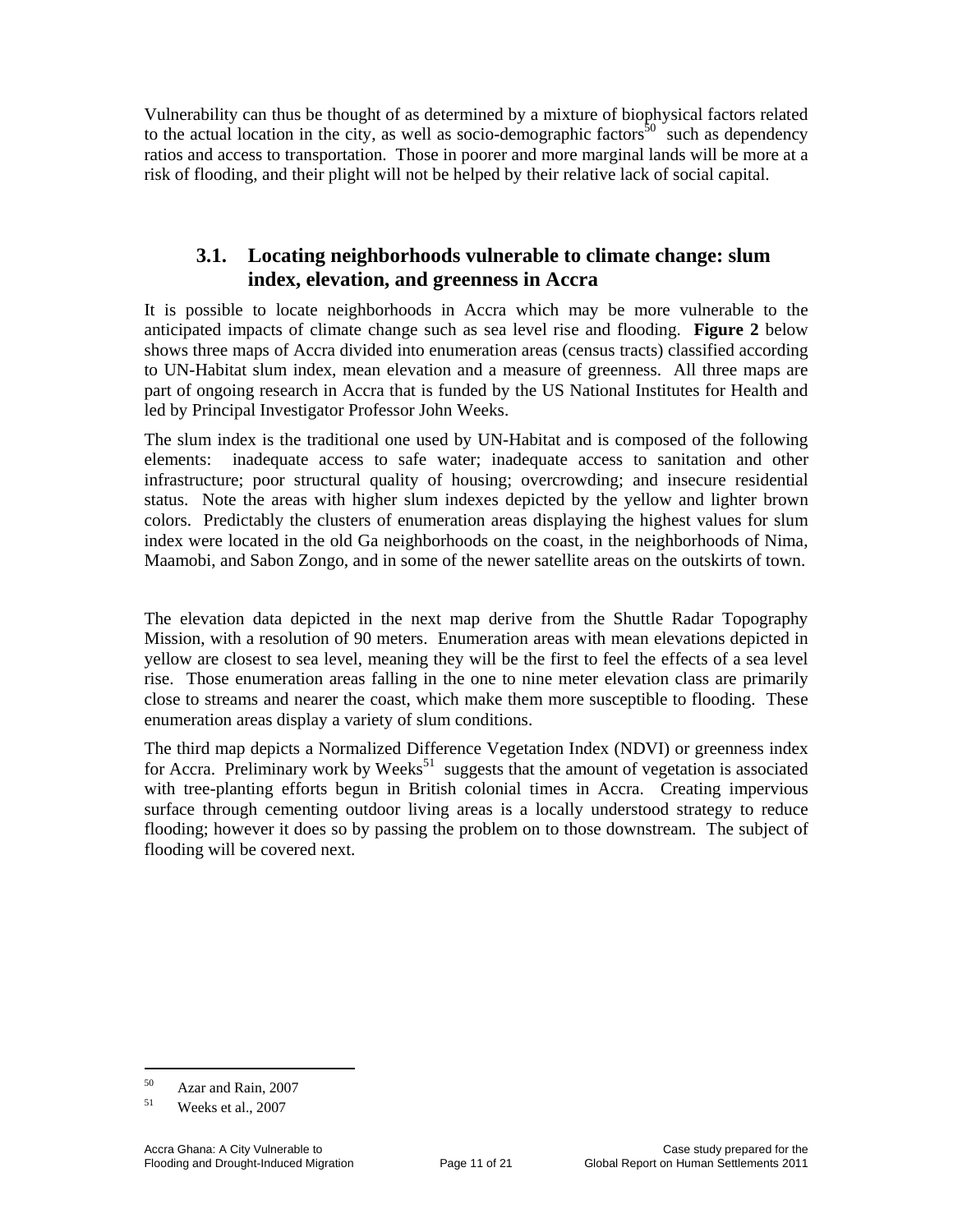

**Figure 2: Mean Slum Index, Elevation, and Vegetation Index by Enumeration Area, for Accra** 

*Source: The three maps depict the slum index, elevation, and Normalized Difference Vegetation Index (NDVI) or greenness index for Accra. All three maps are part of ongoing research in Accra that is funded by the US National Institutes for Health, Grant # R01HD054906-01, "Health, Poverty and Place: Modeling Inequalities in Accra Using RS and GIS; Principal Investigator: John R. Weeks.*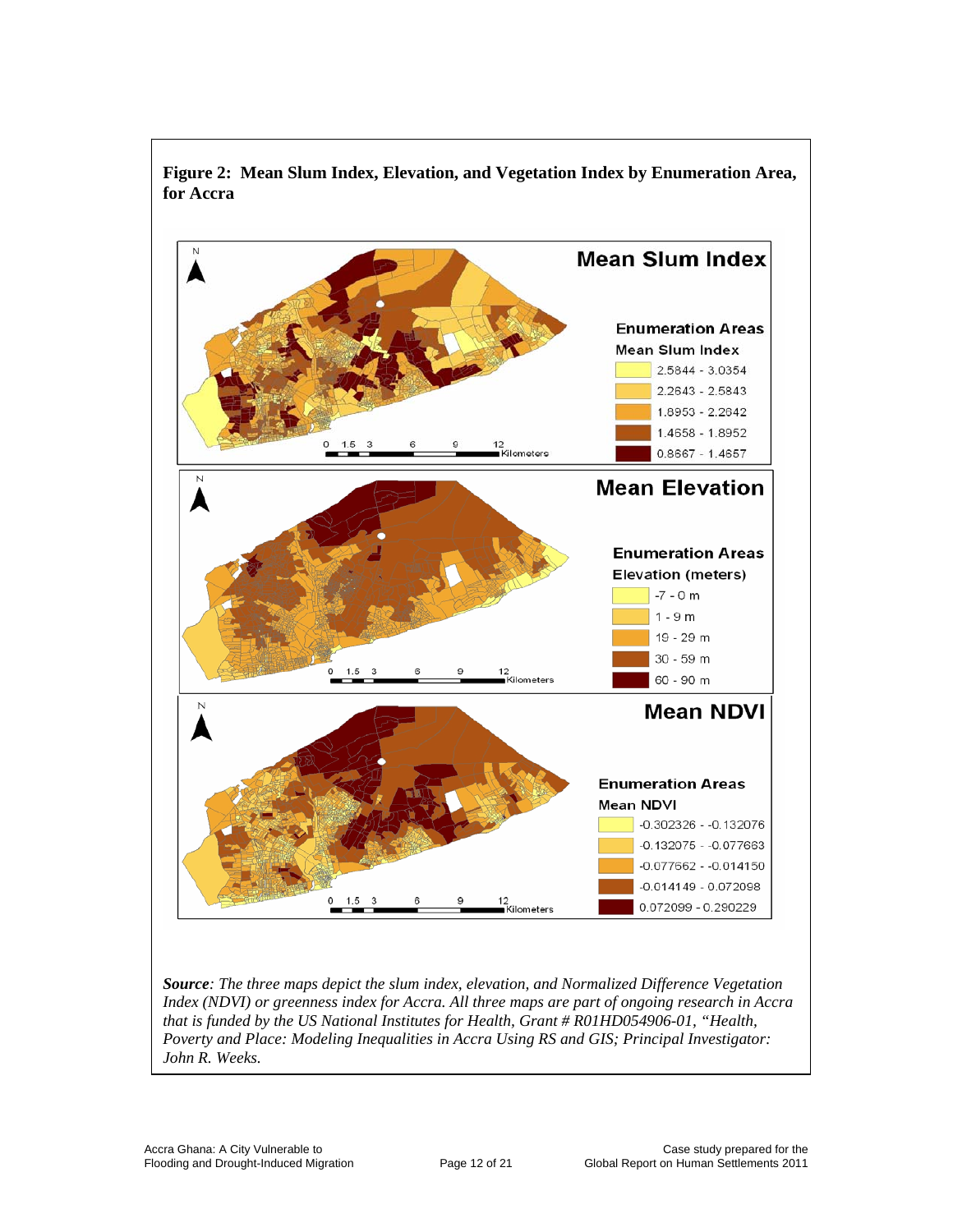#### **3.2. Flood modeling analysis and estimated populations at risk from flooding**

Flooding is a serious environmental issue affecting Accra, and with rising sea levels it may become an even greater problem. It is expected that an increased level of cyclonic storms to a great extent and storm surges to a lesser extent will be associated with future climate change and may increase flood occurrence in spatial patterns similar to those of the present. Floods currently are usually of short duration and are caused by heavy rains that generally occur in June and July. Significant flood events have been recorded in 1973, 1986, 1995, 1999, 2001, and 2002. Along with property damage, the ability of flood waters to spread pollution from solid waste, industrial waste, and sewage is an important health and environmental issue particularly in poor areas.

The Odaw River is the major stream draining central Accra, with its outlet into the Korle Lagoon, while smaller streams lead into lagoons to the east and west of central Accra. Much of the Odaw catchment area is built up and many of the streams are channelized. Rainfall in Accra occurs in the form of intensive storm events, which cause local flooding<sup>52,53,54</sup>.

Several factors contribute to the flooding problem. First, the massive growth of the city of Accra<sup>55</sup> has increased the extent of impervious surfaces. Impervious surfaces are materials that prevent infiltration of water into the soils, and include roads, rooftops, sidewalks, bedrock outcrops and compacted soil<sup>56</sup>. This leads to increased discharge that overloads drainage channels. Associated with this rapid urbanization are flaws in the drainage network such as undersized, unconnected or improperly channeled drains. In addition, poor development controls, limited garbage collection and disposal block channels and sewers, which slow drainage through the city<sup>57</sup>. In addition, field reconnaissance has indicated substantial uncontrolled development occurs in low-lying or unsafe areas – often immediately adjacent to and even directly over drainage channels.

Satellite data and GIS were used to develop a simple flood model to understand the impacts and possible property damage and pollutant spread in Accra. Modeled water flow volumes were compared with estimates of channel capacities to predict which drainage channels would overflow given a certain amount of rainfall. **Figure 3** below illustrates the estimated amounts of overflow for each channel resulting from a 10-year 24-hour rainfall total (167.6 mm). This water would overflow the stream channels and affect the immediately adjacent areas.

The populations at risk to flooding in Accra were identified using a simple assumption that only the census enumeration areas (EAs) from the 2000 Ghana Census nearest the stream channels would be affected. The total population of EAs that border the Odaw and its tributary streams is roughly 172,000 people based on the 2000 census. This is a very conservative estimate of the number of people impacted due to current data limitations. In addition, the map displays the slum areas in Accra with the darker grays represent a higher slum index. Approximately 33,000 people live in EAs with the highest slum index. This indicates that a large portion of the population that would be impacted by flooding tend to be

 $^{52}$  BGR-GSD, 2006

 $\frac{53}{54}$  Masiyandima et al., 2003

 $^{54}$  Hayward and Oguntoyinbo, 1987

Afeku, 2005

 $\frac{56}{57}$  Arnold et al., 1996

Afeku, 2005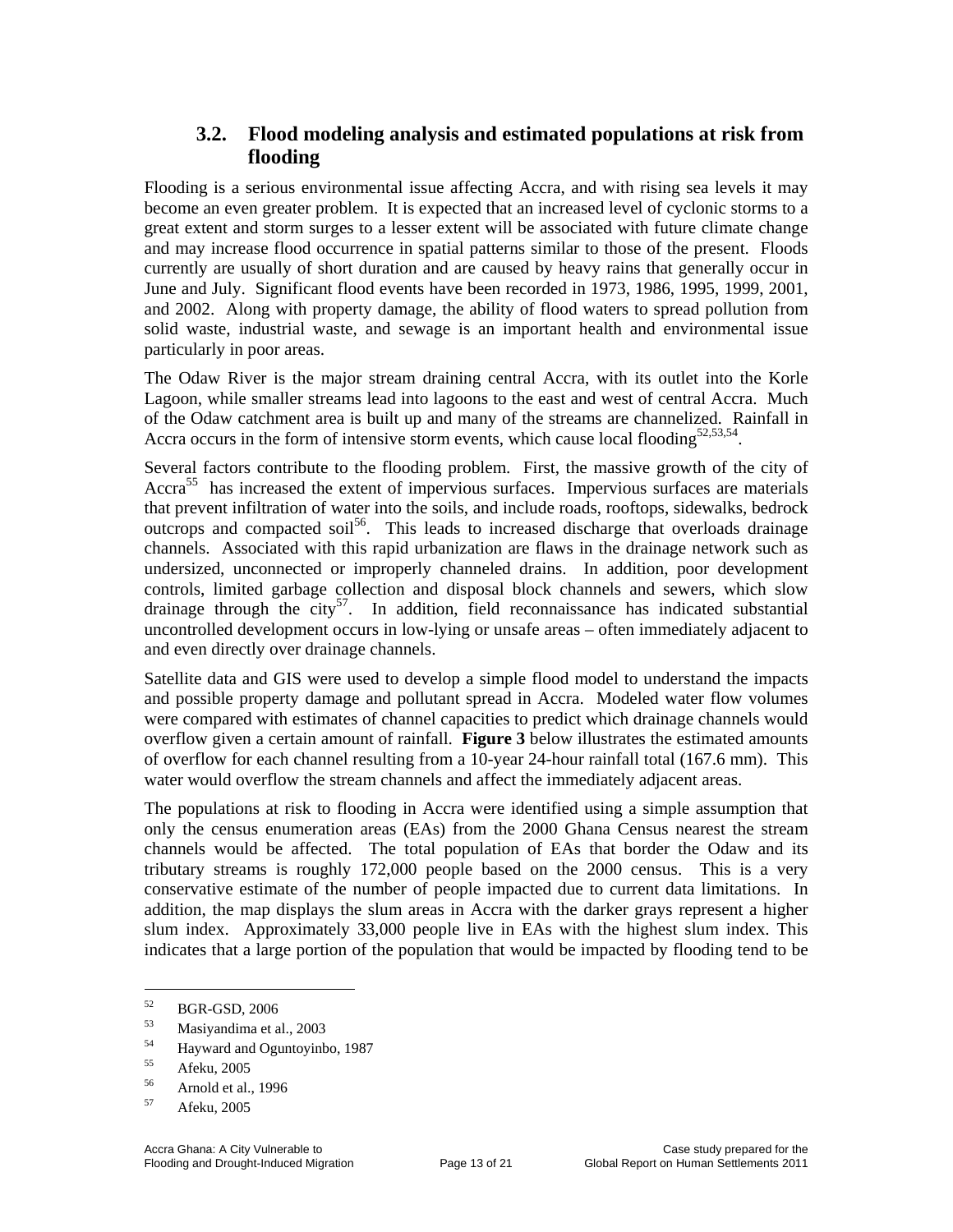the slum dwellers who are often the poorest. With the infilling that may occur as new migrants move into the city core, there is a potential for many more people to be exposed to floods.



#### **3.3. Water supply impacts of climate change in Accra**

The municipal water supply is mainly from Weija reservoir to the west of Accra, although some of the supply comes from the Akosombo Dam (Lake Volta) to the northeast. Both water sources are surface water and rely on rainfall for replenishment. Currently large portions of Accra do not have access to piped water in their dwellings. Much of Accra's population purchases drinking water in small plastic bags, which are sold on the street corners for a few cents. This water is tested by a government agency, and results are used in the licensing procedures for water companies, ensuring a relatively consistent quality.

In addition to affecting surface water, climate change in Accra may deteriorate groundwater resources due to saltwater intrusion. The level of salt in the ground water has been mapped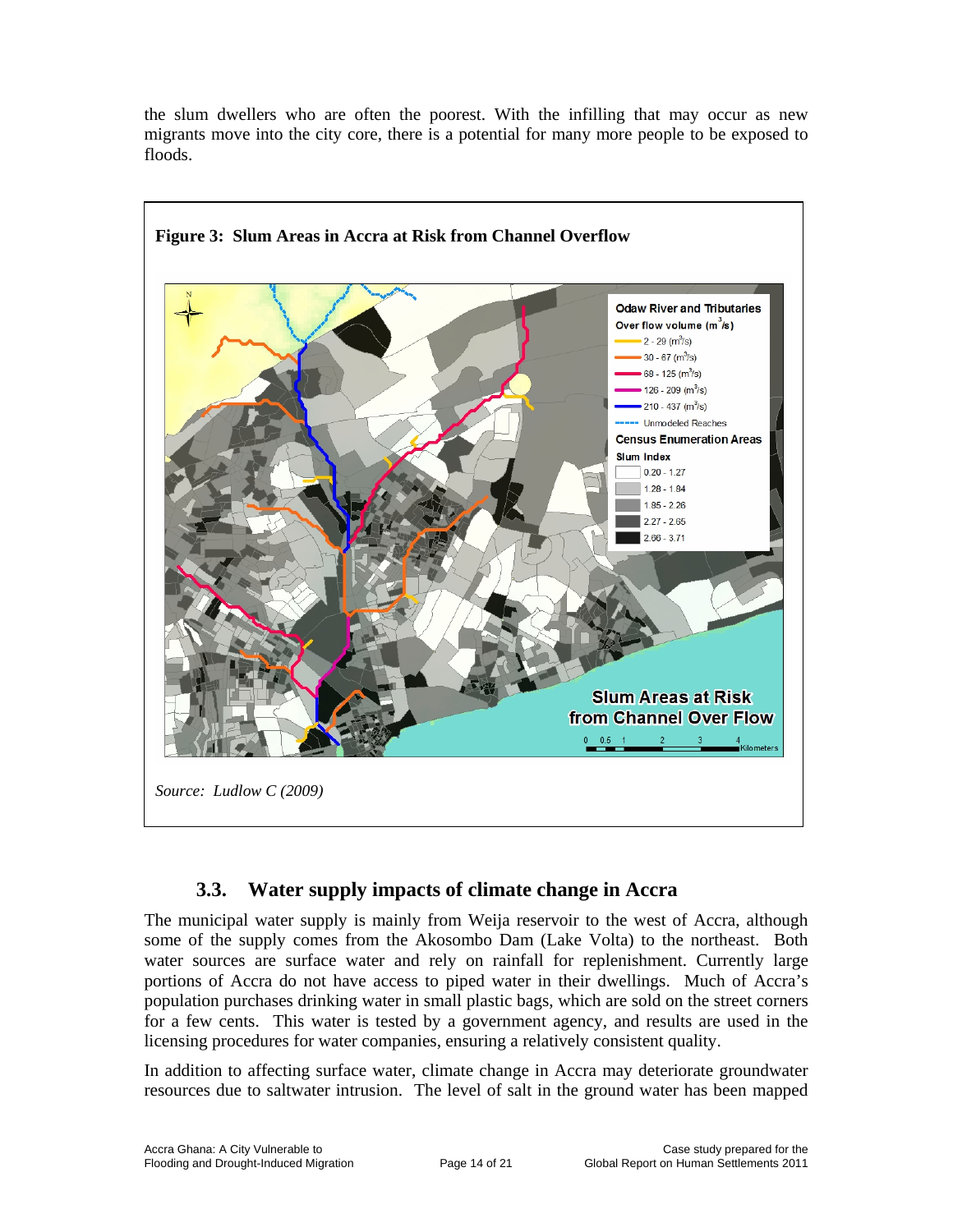by the Ghana-Germany Technical Cooperation Project<sup>58</sup>. According to its report, many areas around Accra already show saltwater intrusion along with surface contamination in some areas because of inadequate cover rock. Variation in salinity depends on rock strata characteristics more than proximity to the ocean. The BGR-GSD map shows two lines of salinity – the first where salinity levels affect taste but water quality is suitable for livestock and poultry, and the second where salinity levels are too high for any sort of use.

The dwindling water supply from Lake Volta is a topic of concern among environmental planners and others in Ghana<sup>59</sup>, but as yet the concern is more over the future of power generation than the loss of water.

The concern in the climate change literature about loss of coastal mangrove forests is irrelevant in Accra, since the mangroves are already gone. But silt is a serious issue, since a clogged lagoon means more storm water backing up the system and causing flooding upstream<sup>60</sup>. Erosion along shorelines has been identified as vulnerable to human encroachment<sup>61</sup>. Beaches are composed of fluvial lagoonal sands and are highly unstable, and planners are advised to prevent any kind of construction on sand or any land surface below ten meters in elevation. Among related concerns are toxins and bacterial agents in storm water runoff, which are impounded in the lagoon for indefinite periods<sup>62</sup>.

#### **3.4. The prognosis for Accra**

With an estimated 555 square kilometers in  $2002^{63}$ , Accra continues to consume an evergreater swath of territory in southern Ghana, with growth patterns expanding far from the formal central business district and downtown areas, and without any formal planning to speak of  $64$ . Although no precise figures are available, the dynamic of temporary and seasonal mobility from the Sahelian countries, itself a long-term pattern, is likely to increase as climate change-related drought worsens and agricultural workers are directly affected. It is important to emphasis that the pattern of sustained migration puts more people at risk of adverse weather events and also possible sea-level rise.

A 2009 study by Ghana's Environmental Protection Agency (EPA) under the Netherlands Climate Assistance Programme predicts Ghana's cocoa production will be jeopardized by drought in the near future<sup>65</sup>. The EPA research estimated that over 800,000 families, including farm owners, sharecroppers and their dependents, who are directly engaged in cocoa production and whose livelihoods directly depend on cocoa would lose their livelihoods by the year 2020.

This will create an increasingly desperate situation for the internally displaced in the city, with few if any job opportunities and high transportation and living expense costs. Looking on the bright side, additional people will create additional market demand, but this is weighed

 $\overline{\phantom{a}}$ 

- $^{60}$  The Statesman, June 13th 2009
- $^{61}$  BGR-GSD, 2006
- $^{62}$  Boadi and Kuitunen, 2002
- Moller-Jensen et al., 2005
- 64 Grant and Yankson, 2003
- 65 Darko, 2009

<sup>58</sup> BGR-GSD, 2006

<sup>59</sup> Gyau-Boakye, 2001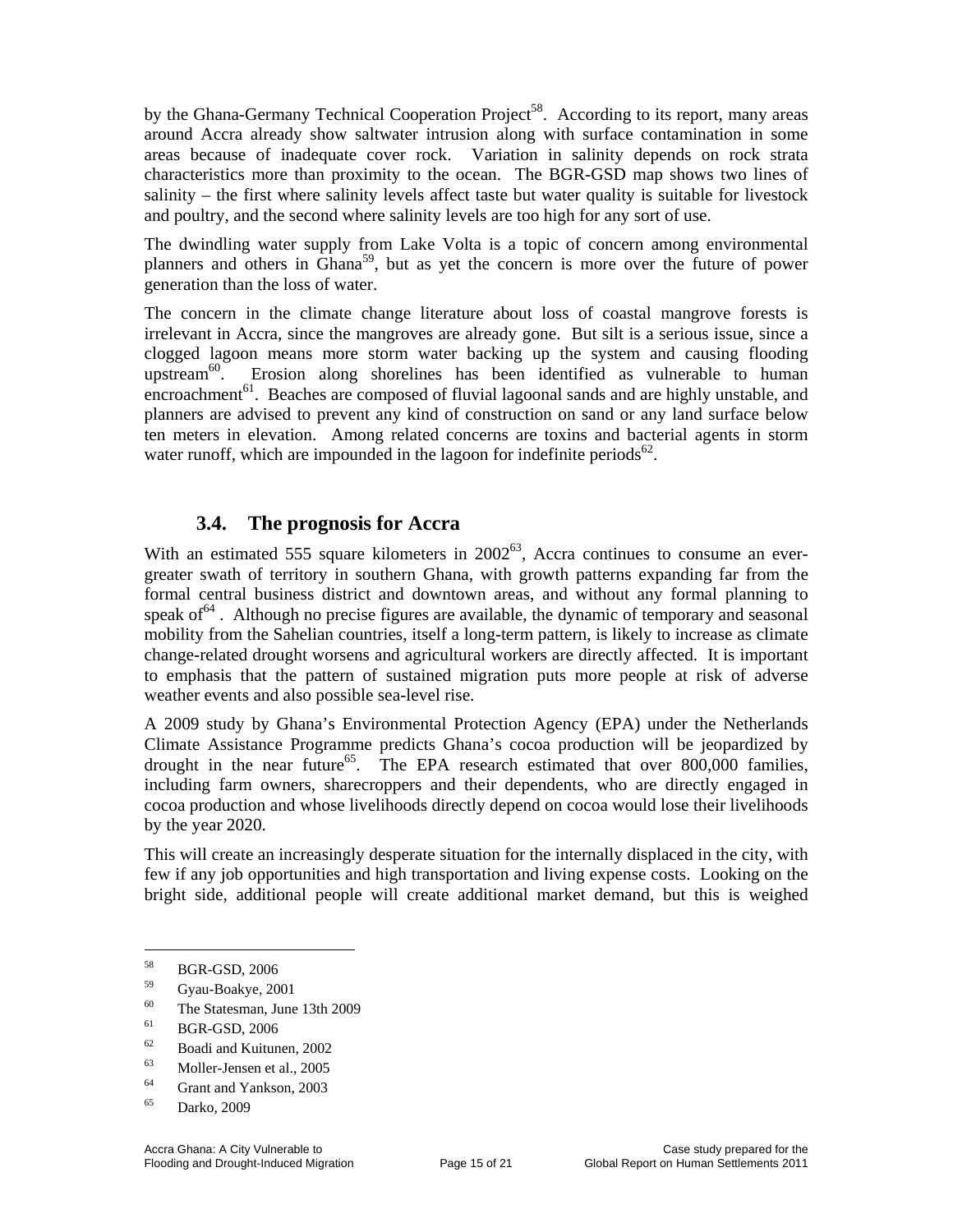against numerous negative consequences of continued growth, including additional stress on limited resources such as water, food, farmland, and electric power.

Evidence from the past, most notably the 1968-74 and 1982-85 droughts in the Sahel, suggests that many so-called environmental refugees did eventually return to their lands with the onset of regular rainfall. With any number of climate change scenarios<sup>66</sup> this supposition of 'a return to normalcy' may not be realistic. Drought will continue to focus migration flows from the interior to cities on the coast, thus amplifying long-term trends, but in a housing and infrastructural context that may not permit additional entrants without severe consequences.

 $\overline{\phantom{a}}$ 

<sup>66</sup> Warner et al, 2009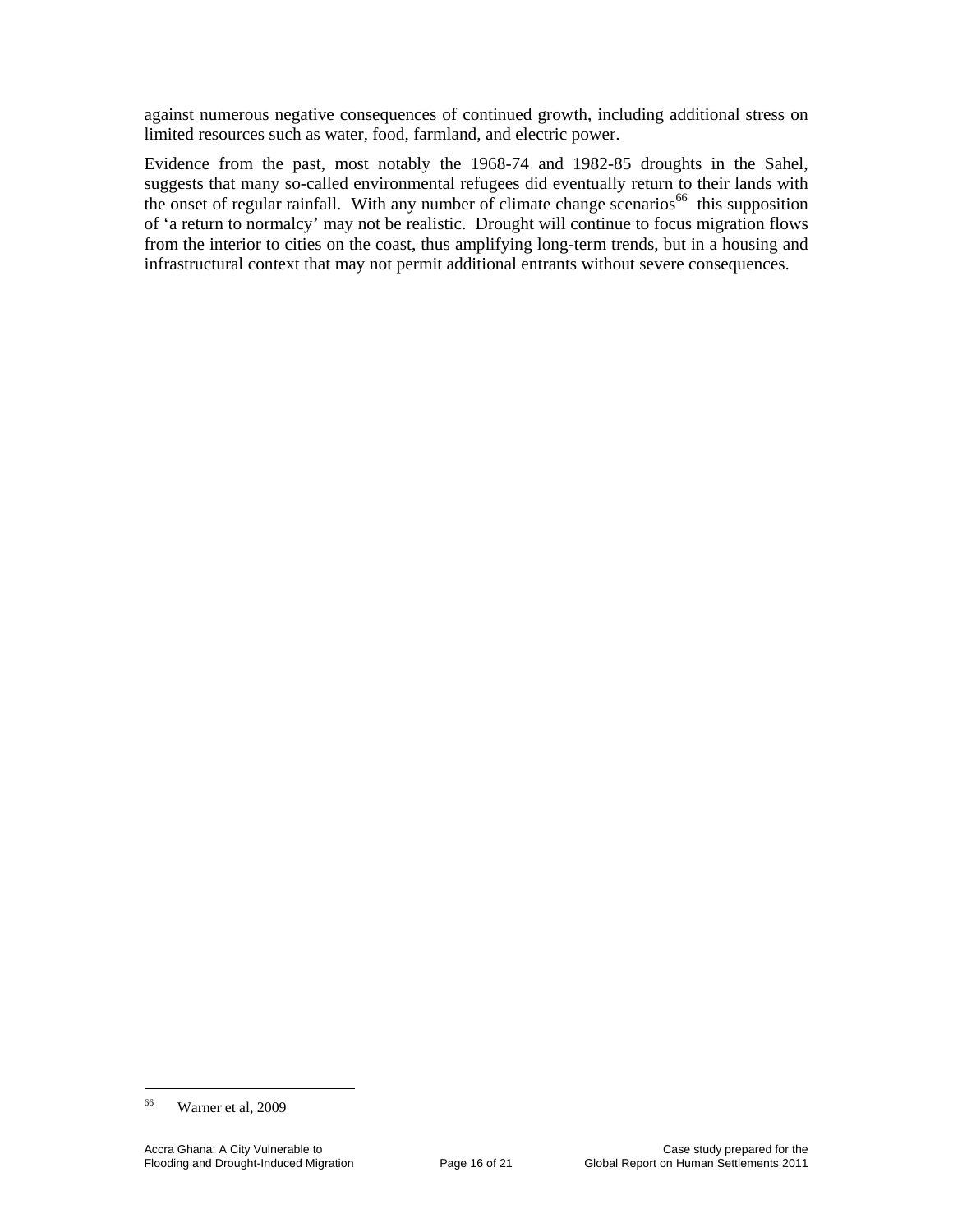#### **References**

- Acquah, I. (1958) "*Accra Survey: A Social Survey of the Capital of Ghana, formerly called the Gold Coast, undertaken for the West African Institute of Social and Economic Research, 1953-1956*" Warwick Square, London: University of London Press
- Adejuwon, J. (2005) Assessing the suitability of the epic crop model for use in the study of impacts of climate variability and climate change in West Africa, *Singapore Journal of Tropical Geography* 26(1): 44-60
- Afeku, K. (2005) Urbanization and Flooding in Accra, Ghana, Master's Thesis, Department of Geography, Miami University
- Agyei-Mensah, S. and O. George (2009) 'Segregated by neighbourhoods? A portrait of ethnic diversity in the neighbourhoods of the Accra Metropolitan Area, Ghana', Population, Space and Place, in press
- Andreini, M., N.C. van de Giesen., A. van Edig, M. Fosu and W. Andah, (2000) Volta Basin water balance, ZEF-Discussion Papers on Development Policy, Number 21, Center for Development Research, ZEF, Bonn, Germany
- Arnold, J., L. Chester and C. Gibbons (1996) 'Impervious Surface Coverage: The Emergence of a Key Environmental Indicator' *Journal of the American Planning Association,* 62(2): 243-258
- Azar, D. and D. Rain (2007) 'Identifying Population Vulnerable to Hydrological Hazards in San Juan, Puerto Rico' *GeoJournal* 69: 23-43
- BGR-GSD, (2006) 'Ghana-Germany Technical Cooperation: Environmental and Engineering Geology for Urban Planning in the Accra-Tema Area, 2003-2006.' Technical Reports and Maps, CD-ROM, Bundesanstalt für Geowissenschaften und Rohstoffe (BGR) and Ghana Survey Department (GSD)
- Boadi, K. O. and K. Markku, (2002) 'Urban Waste Pollution in the Korle Lagoon, Accra, Ghana,' *The Environmentalist*, 22(4): 1573-2991
- Boko, M., Niang, I., Nyong, A., Vogel, C., Githeko, A., Medany, M., Osman-Elsha, B., Tabo, R., and P. Yanda, (2007) *Climate Change 2007: Impacts, Adaptation and Vulnerability, Contribution of Working Group II to the Fourth Assessment Report of the Intergovernmental Panel of Climate Change*, Cambridge, UK: Cambridge University Press
- Boquier, P. (2003) 'Analyzing urbanization in sub-Saharan Africa,' in Champion, Tony and Graeme Hugo, eds, *New Forms of Urbanization,* London: Ashgate, pp 133-52
- Brand, R., (1972a) 'A geographical interpretation of the European influence on Accra, Ghana.' Unpublished Dissertation, Columbia University, New York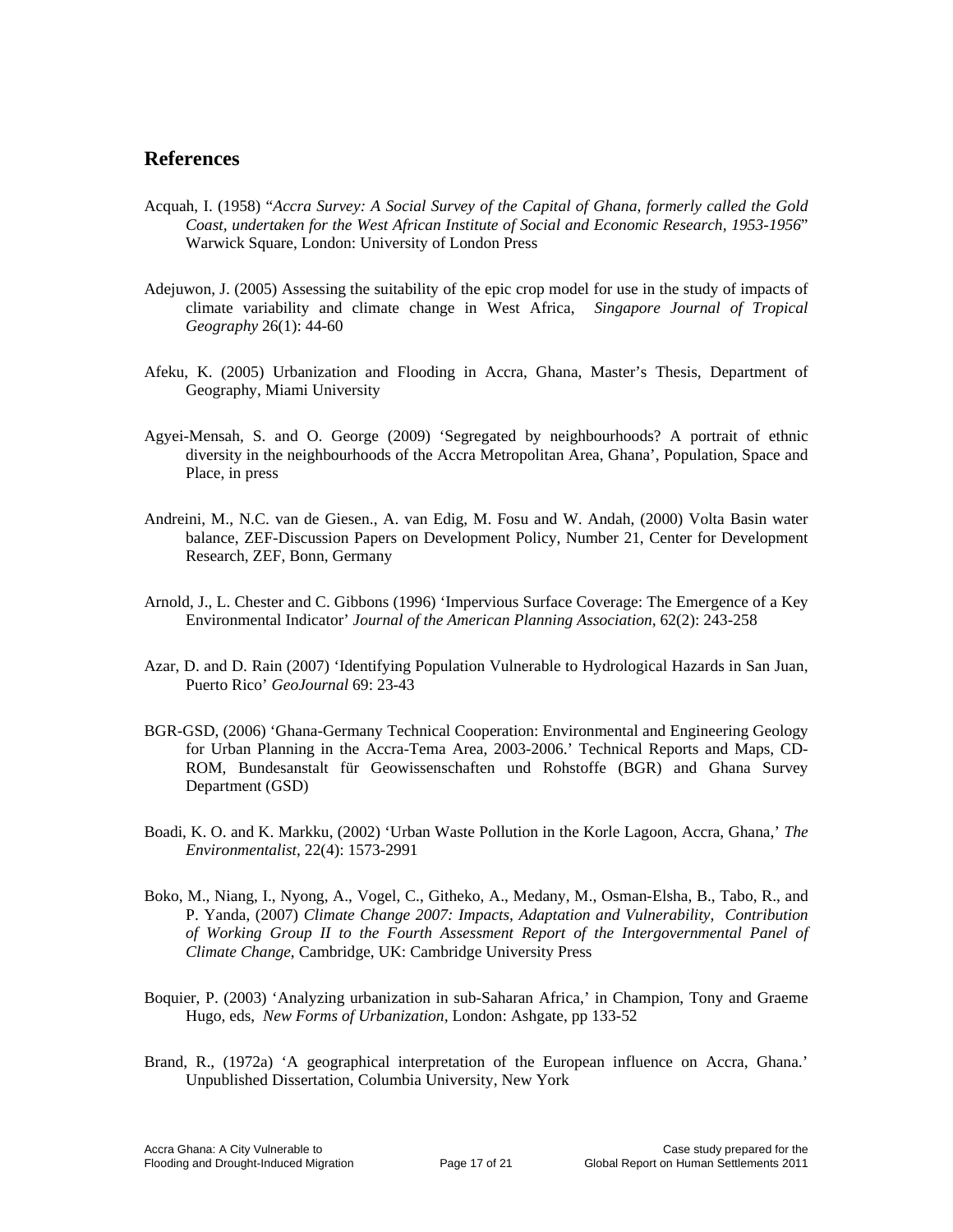- Brand, R., (1972b) 'The spatial organization of residential areas in Accra, Ghana with particular reference to aspects of modernization' *Economic Geography*, 48(3): 284-298
- Brand, R., (1972c) 'The Role of Cocoa in Growth and Spatial Organization of Accra (Ghana) Prior to 1921', *African Studies Review*, 1972, Vol. 15, No. 2, 271-282
- Cole, R. and H. de Blij (2006) *Survey of Sub-Saharan Africa,* Oxford University Press, New York
- Darko, S (2009) 'Danger Looms: Bleak Future Awaits Ghana's Cocoa,' *The Ghanaian Journal,* June 8, 2009, http://www.theghanaianjournal.com/2009/06/08/danger-looms-bleak-future-awaitsghana%E2%80%99s-cocoa/ Access date: 6-26-09
- Dasgupta, S., L. Benoit, M. Biobhan, and W. David (2009) Se-Level Rise and Storm Surges: A Comparative Analysis of Impacts in Developing Countries. Policy Research Working Paper 4901, World Bank Development Research Group, Environment and Energy Team, April 2009
- Environmental Change and Forced Migration (EACH-FOR) Preliminary Findings from the EACH-FOR project on Environmentally Induced Migration. 1 September 2008
- Grant, R. and P. Yankson, (2003) 'City Profile: Accra.' *Cities,* 20(1): 65-74
- Gyau-Boakye, P. (2001) 'Environmental Impacts of the Akosombo Dam and Effects of Climate change on the Lake Levels' *Environment, Development and Sustainability*, 3(1): 17-29
- Harvey, M. and R. Brand (1974) 'The Spatial Allocation of Migrants in Accra, Ghana' *Geographical Review*, Vol. 64, No. 1, pp. 1-30
- Hayward, D.F and J.S. Oguntoyinbo (1987) '*Climatology of West Africa*,' HarperCollins Publishers Ltd
- Hess, J. B. (2000) 'Imaging Architecture: The Structure of Nationalism in Accra, Ghana.' *Africa Today 47* (2) 35-58
- Hewawasam, I. (2002) Managing the Marine and coastal Environment of Sub-Saharan Africa: Strategic Directions for Sustainable Development, World Bank Report Number 24634, July 2002
- Hulme, M. (1992) Rainfall changes in Africa: 1931-1960 to 1961-1990, *International Journal of Climatology*, 12: 685-699
- Keah, R.W.J (1959) *An Outline of Nigerian Vegetation*, Government Printer, Lagos
- Konadu-Agyemang, K, (2001) 'A survey of housing conditions and characteristics in Accra, an African city,' *Habitat International,* 25: 15-34
- Kufogbe, S., (1996) 'Urbanization and changing patterns of land-use in the peri-urban zone along the Airport-Ayimensah transect of Accra, Ghana,' London: Royal Institute of Chartered Surveyors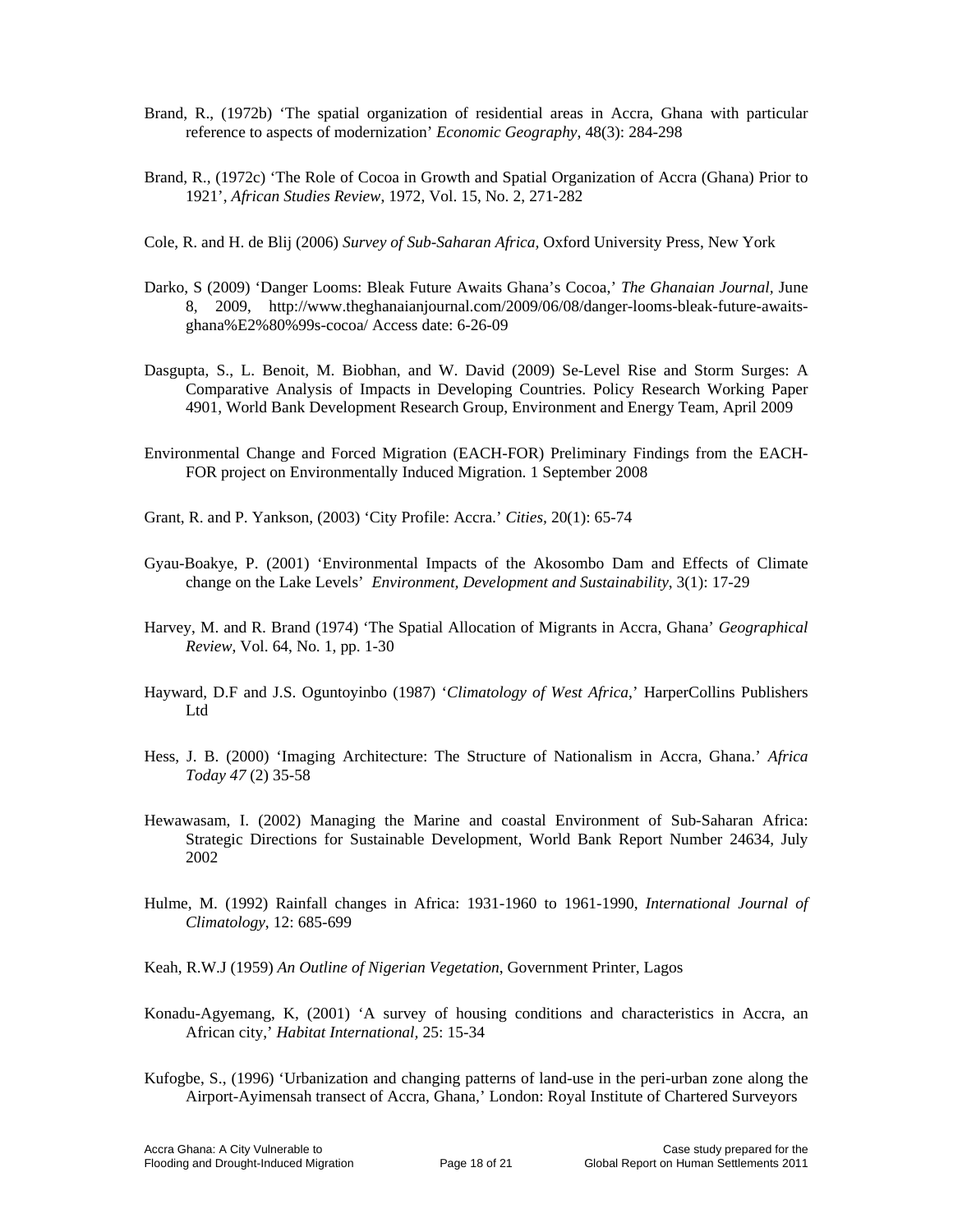- L'Hóte, Y., G. Mahé., B. Some and J.P. Triboulet, (2002) Analysis of a Sahelian annual rainfall index from 1896 to 2000; the drought continues; *Hydrological Science Journal*, 48(3): 489-496
- Larbi, W.O., (1996) 'Spatial planning and urban fragmentation in Accra', *Third World Planning Review*, 18, 2: 193-215
- Lezine, A.M., J. Duplessy and J. Cazet (2005) West African monsoon variability during the last deglaciation and the Holocene: Evidence from fresh water algae, pollen and isotope data from core KW31, Gulf of Guinea, Palaeogeography, Palaeoclimatology, Palaeoecology, 219: 225- 237
- Ludlow, C. (2009) "Flood Modeling in a Data-Poor Region: A Satellite Data-Supported Flood Model for Accra, Ghana" Paper presented at the annual meeting of the Association for American Geographers in Las Vegas, Nevada
- Mahé, G. and J.C. Olivry (1999) Assessment of freshwater yields to the ocean along the intertropical Atlantic coast of Africa, Comptes Rendus de l'Académie des Sciences, Paris, 328: 328-621
- Masiyandima, M.C., N. van de Giesen, D. Sitapha, P.N. Windmeijer and T.S. Steenhuis (2003) 'The hydrology of inland valleys in the sub-humid zone of West Africa: rainfall-runoff processes in the M'be experimental watershed' *Hydrological Processes*, 17: 1213-1225
- Matthews, A.J. (2002) Intra-seasonal variability over West Africa, In: Proceedings of the 25th Conference on Hurricanes and Tropical Meteorology, San Diego, pp. 652-653
- Matthews, A.J. (2003) 'Intra-seasonal variability over tropical Africa during northern summer' *Climate,* 17: 2427-2440
- McGranahan, G., D. Balk, and B. Anderson (2007) 'The rising tide: assessing the risks of climate change and human settlements in low elevation coastal zones' *Environment and Urbanization* 19, 1: 17-37
- Moller-Jensen, L., R. Kofie and P. Yankson, (2005) 'Large-area urban growth observations a hierarchical kernel approach based on image texture.' Geografisk Tidsskrift, *Danish Journal of Geography* 105(2):39-47

Montgomery, M. (2008) 'The urban transformation of the developing world', *Science* 319: 761-764

Mountjoy, A.B and E. Clifford, (1967) *Africa: A New Geographical Survey*, Praeger, New York

Muff, R., R. Okla, Y.M. Anokwa, E. Brakohiapa, R.Brown, D.R. Edifor, E. Efa, T. Abel and G. Leydecker, (2006) Geoinformation for Land Use Planning and Urban Development in the Greater Accra Metropolitan Area with Schematic Map of Suggested Land Use 1:100 000 and Geohazards Map 1:100 000, Ghana-Germany Technical Cooperation: Environmental and Engineering Geology for Urban Planning in the Accra-Tema Area, 2003-2006. Bundesanstalt für Geowissenschaften und Rohstoffe (BGR) and Ghana Survey Department (GSD), Accra/Hannover, July 2006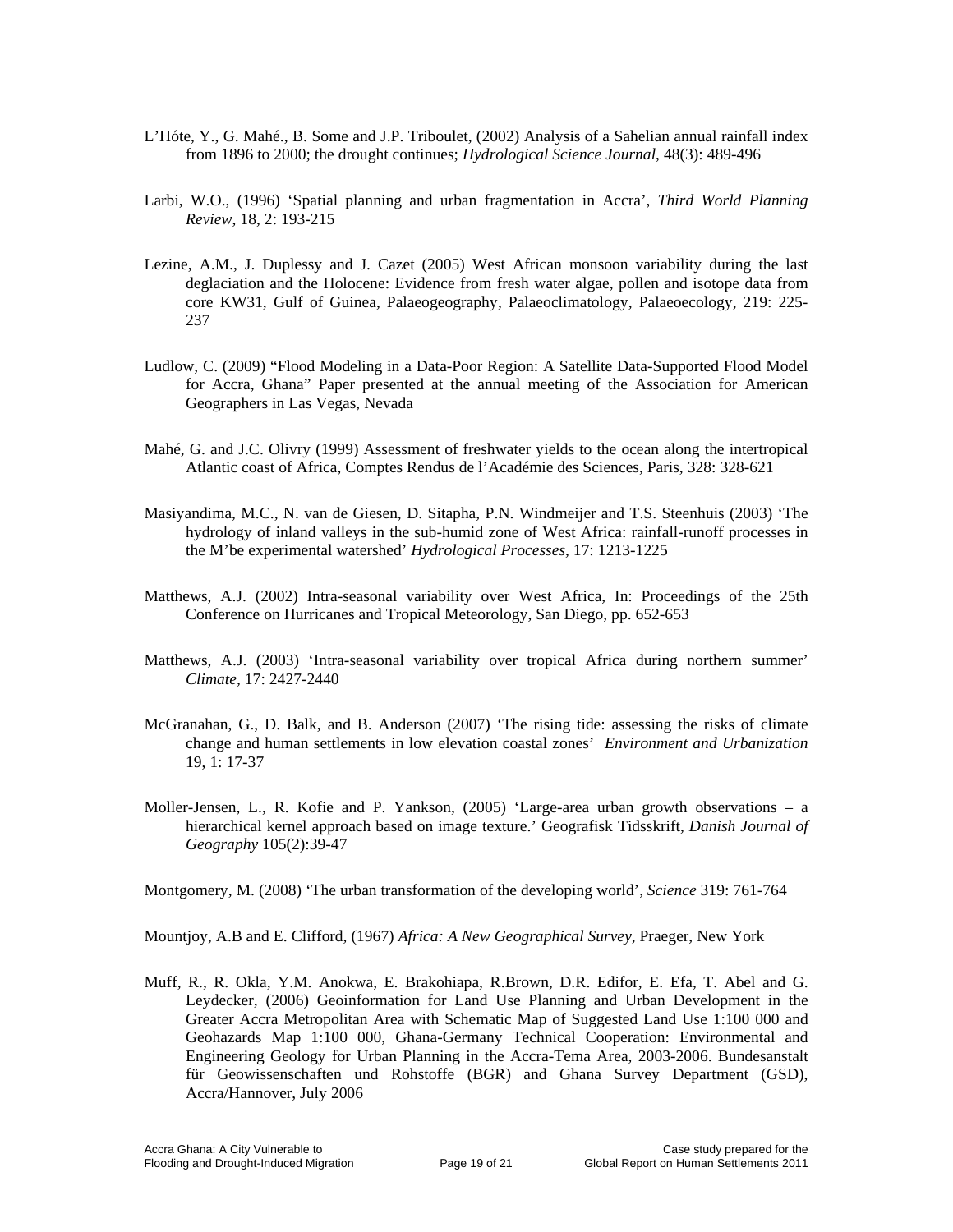Murdock, G.P. (1960) 'Staple subsistence crops of Africa', *The Geographical Review*, 50: 523-540

- Myers, N. (2001) 'Environmental refugees: a growing phenomenon of the 21st century', Philosophical Transactions of the Royal Society London B. 357: 609-613
- Oguntunde, P.G., F. J. van de Giesen, and Savenije, H.G. Hubert., (2006) Hydroclimatology of the Volta River Basin in West Africa: Trends and variability from 1901 to 2002. *Physics and Chemistry of the Earth,* 31: 1180-1188
- Oppku-Ankomah, P.G. and B.A. Amisigo (1998) Rainfall and runoff variability in the southwestern river system of Ghana, In: Servat, E., D. Hughes, J.M.Fritsch and M. Hulm, M. (Eds.), Water Resources Variability in African during the XXth Century (Proceedings of the Abijan '98 Conference heal and Abijan, Côte d'Ivoire, November 1998), IAHS Publication, vol. 252, IAHS Press, INST. Hyd., Wallingford, UK, pp. 307-314
- Ozer, P., M. Erpicum, M. Demaree and M. Vandiepenbeeck (2003) Discussion of "analysis of a Sahelian annual rainfall index from 1896 to 2000; the drought continues" The drought may have ended during the 1990s, Hydrological *Science Journal*, 47(4): 563-572
- Pellow, D. (2000) 'Cultural Differences and Urban Spatial Forms: Elements of Boundedness in an Accra Community.' Department of Anthropology Syracuse University
- Quarcoopome, S.S. (1993) A History of the Urban Development of Accra: 1877 1957, *Research Review* (NS), 9(1&2): 20-32
- Rain, D. (1999) *Eaters of the Dry Season*, Boulder: Westview Press.
- Sultan, B and S. Janicot (2000) 'Abrupt shift of the ITCS over West Africa and intra-seasonal variability,' *Geophys,* Res. Lett.27: 3353-3356
- Sultan, B., B. Christian, D. Michael, S. Benoit and J. Serge (2005) 'Agricultural impacts of large-scale variability of the West African monsoon,' *Agricultural and Forest Meteorology*, 128: 93-110
- The Statesman (2009) A silted Korle Lagoon means more flooding', June 13th 2009, (http://www.thestatesmanonline.com/pages/archive\_detail.php?newsid=3737)
- Tiffen, M. (2003) Transition in Sub-Saharan Africa: Agriculture, Urbanization and Income Growth, *World Development,* 31(8): 1343-1366
- United Nations (2008) *World Urbanization Prospects, the 2007 Revision*, Department of Economic and Social Affairs, Population Division, New York: The United Nations
- United Nations Human Settlements Programme (UN Habitat) (2008) 'African cities at risk due to sealevel rise' (http://www.preventionweb.net/english/professional/maps/v.php?id=5645) Accessed 25 June 2009